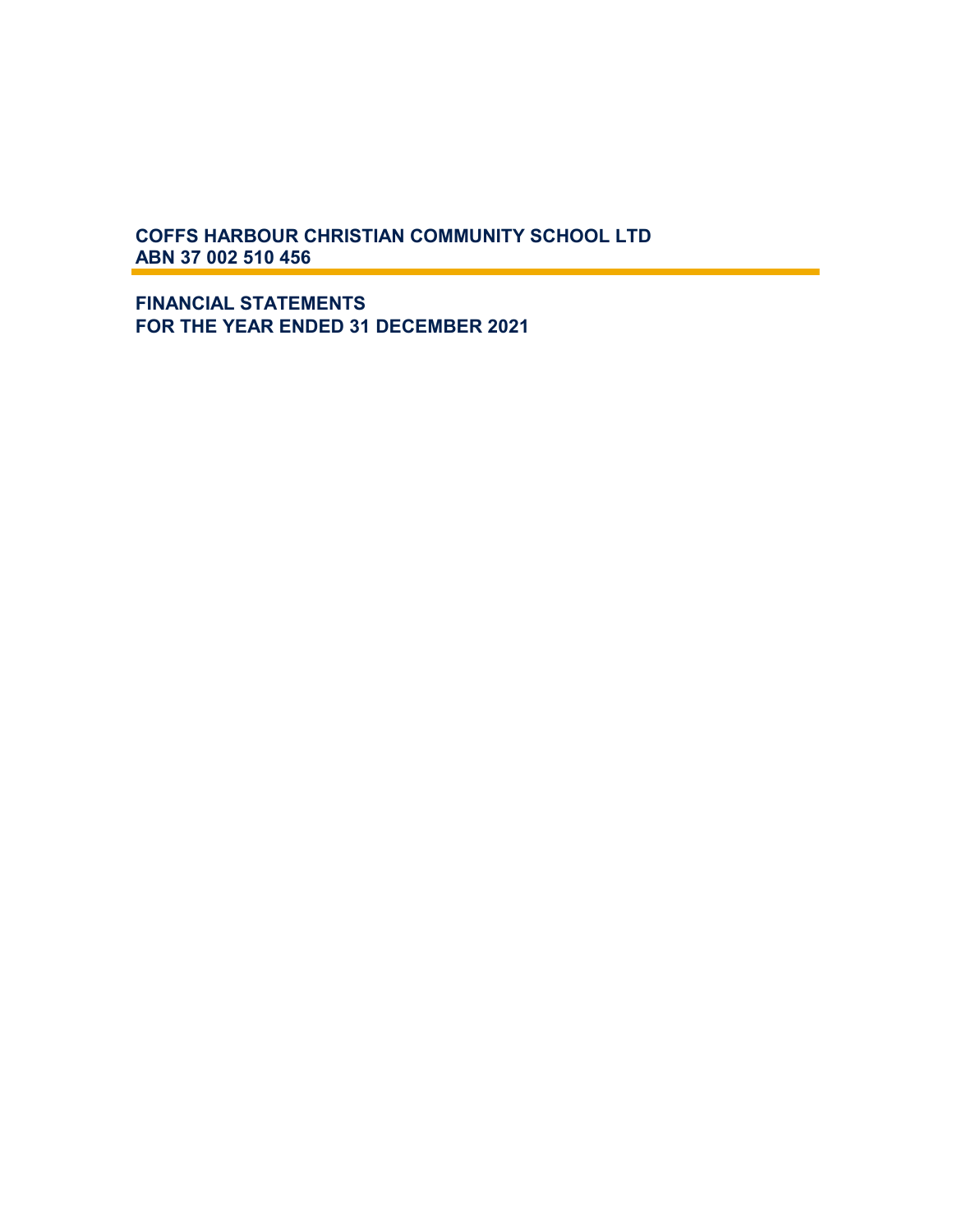# **FINANCIAL STATEMENTS FOR THE YEAR ENDED 31 DECEMBER 2021**

# **Contents PAGE**

| <b>Directors' Report</b>                                          | 1  |
|-------------------------------------------------------------------|----|
| <b>Auditors' Independence Declaration</b>                         | 4  |
| <b>Statement of Profit of Loss and Other Comprehensive Income</b> | 5  |
| <b>Statement of Financial Position</b>                            | 6  |
| <b>Statement of Changes in Equity</b>                             |    |
| <b>Statement of Cash Flows</b>                                    | 8  |
| <b>Notes to the Financial Statement</b>                           | 9  |
| <b>Directors' Declaration</b>                                     | 25 |
| Independent Auditors' Report                                      | 26 |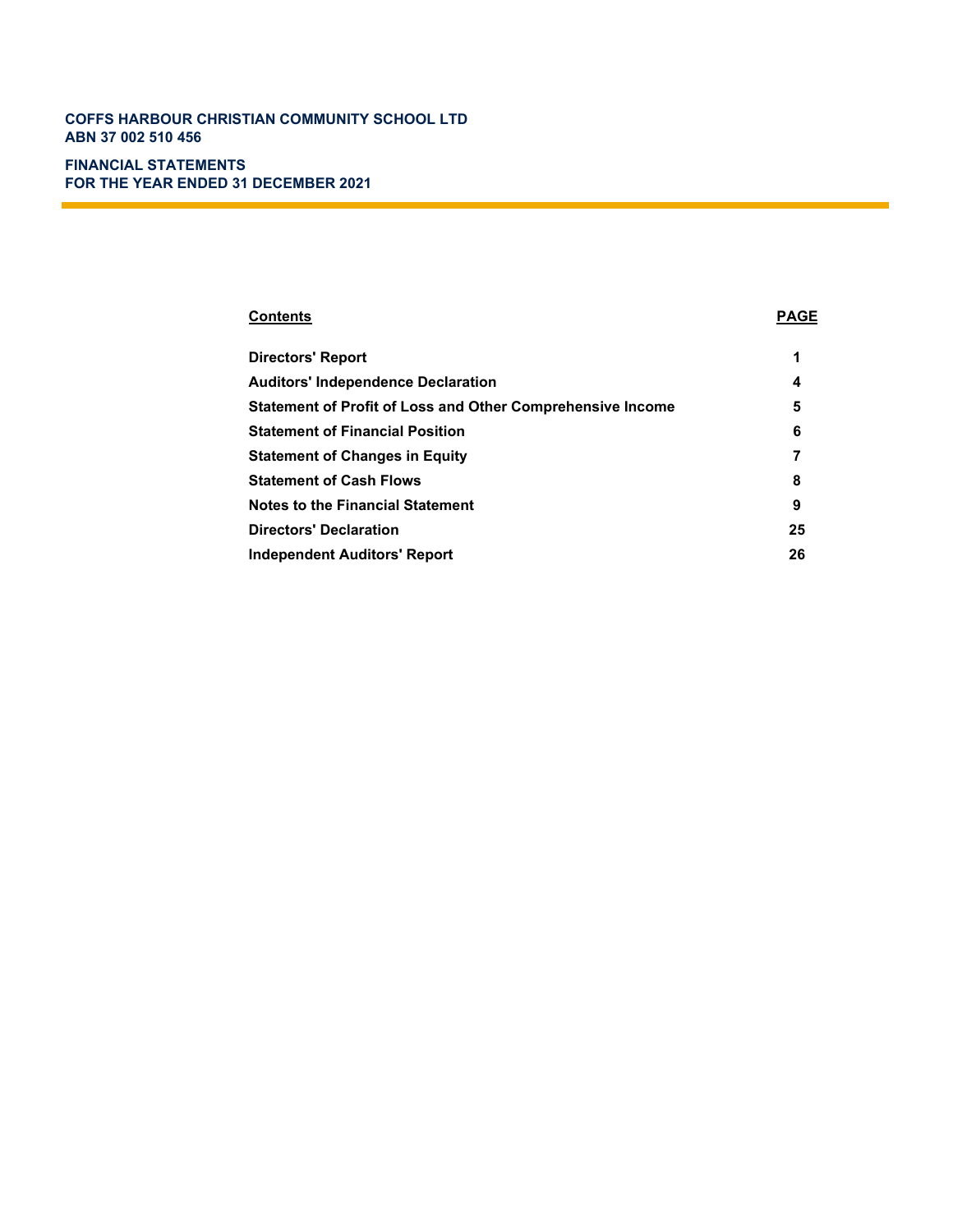#### **DIRECTORS REPORT FOR THE YEAR ENDED 31 DECEMBER 2021**

Your directors present their report on the company for the year ended 31 December 2021.

#### **Principal Activities**

The principal activities of the company during the financial year were that of a Christian School.

This principal activity assists in achieving the short term and long term objectives of the company by:

- providing educational services to the community
- providing non-financial outcomes in response to funding agreements
- providing turnover, cash flow and profit to meet the financial objectives of the company

#### **Short and Long Term Objectives of the Company**

The company has identified the following short term objectives:

- to meet financial and accountability requirements
- to meet all regulatory curriculum and facility requirements for ongoing registration as an independent school
- to maintain debt servicing on outstanding capital loans
- to market effectively the school's programs
- to continue developing new educational opportunities for students

The company has identified the following long term objectives:

- full double streaming at primary school level to be achieved and maintained with full enrolment
- increased retention of years 11 and 12 to achieve approximately 2.5 stream numbers
- develop the alternate learning program with associated motivational activities

develop land purchased adjacent to current Bonville school site with a view to build and establish new school facilities:

- new middle school facilities
- start a special school
- build new sporting facilities to complement existing facilities
- start a new junior school campus to complement Curacoa St and service the southern regions/suburbs

#### **Strategies**

The company has adopted the followings strategies in order to achieve these short and long term objectives:

compliance with government (including NESA, DE, ACNC and ASIC) reporting requirements

preparation of financial reports including balance sheet and income & expenditure statements with comment and performance indicators for board meetings

 full school inspections are conducted every five years by the NESA registration review panel. Random document inspections are undertaken by NESA and the annual audit tool is completed. An annual NESA compliant report is published

- debt reduction continued in line with bank agreements
- the strategy for the company's programs involves prospectus marketing, word of mouth and special events

• triple streaming in Kindergarten and year 1 continues. A maximum 20 students each stream is being channelled into two streams of 30 in year 2.

- promote the schools year 11-12 programs
- continue development of K-12 Indonesian program
- SKILLS program. Enhance in 2022
- Build a junior school campus and let our reputation attract enrolments from the southern regions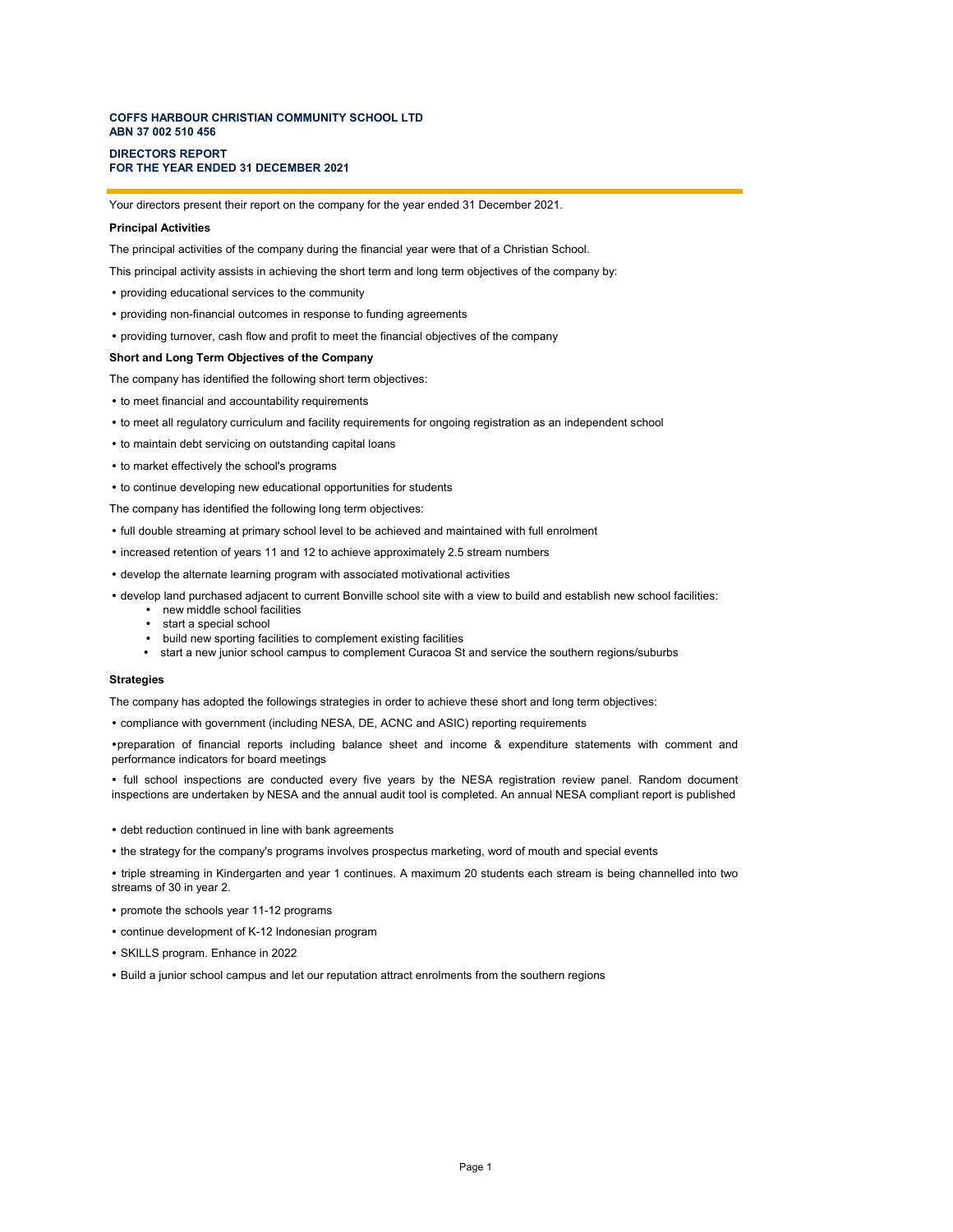#### **DIRECTORS REPORT FOR THE YEAR ENDED 31 DECEMBER 2021**

### **Performance Measurement**

The company uses the following key performance indicators to measure performance:

Audits and reviews must meet compliance requirements. 2021 requirements were met

 Maintain school registration. Registration of the school is either granted, made conditional, or refused. To date registration has been granted. Registration was renewed in 2019 for January 2020 to 31 December 2024.

 Manage debt levels by maintaining interest rate cover and debt to equity ratios within the benchmarks determined by bank loan agreements and the board. These ratios fell within required benchmarks and required principal reductions during 2020.

Target an annual cash operating margin of 10% or more.

The profit of the company after providing for income tax expense amount to \$1,093,180 (2020: Profit \$1,479,671)

#### **Directors Information**

#### **Directors**

The names of the directors in office at any time during, or since the end of, the year and the period that each director has been in office:

| <b>Directors Name</b>  | <b>Special</b><br><b>Responsibilities</b> | <b>Period as Director</b>      | <b>Qualifications and Experience</b>                          |
|------------------------|-------------------------------------------|--------------------------------|---------------------------------------------------------------|
| David Robert Hamilton  | Chairperson                               | Appointed<br>14 April 1992     | Director 29 years, (school deputy principal -<br>retired)     |
| Annette Gay Reifler    | Vice Chairperson                          | Appointed<br>11 July 1995      | Director 26 years, occupational therapist                     |
| Rodney Daniel Lynn     | <b>Company Secretary</b>                  | Appointed<br>22 April 1997     | Director 24 years, school principal                           |
| Reuben Kingsford Fox   |                                           | Appointed<br>28 April 1996     | Director 25 years, piano tuner                                |
| Lynette May Smith      |                                           | Appointed<br>19 May 1998       | Director 23 years, school teacher                             |
| Justine Joy Campbell   |                                           | Appointed<br>24 May 2010       | Director 11 years, pastor                                     |
| Andrew Mark Lynn       |                                           | Appointed<br>17 May 2016       | Director 5 years, Deputy Principal - Head of Senior<br>School |
| Terrence Yardley       |                                           | Appointed<br>22 May 2018       | Director 3 years, Head of Junior School                       |
| <b>Chantal Kemsley</b> |                                           | Appointed<br>28 July 2020      | Director 1 year, Drug Rehabilitation Manager                  |
| Tim Mole               |                                           | Appointed<br>22 September 2020 | Director 1 year, ICT Business Owner                           |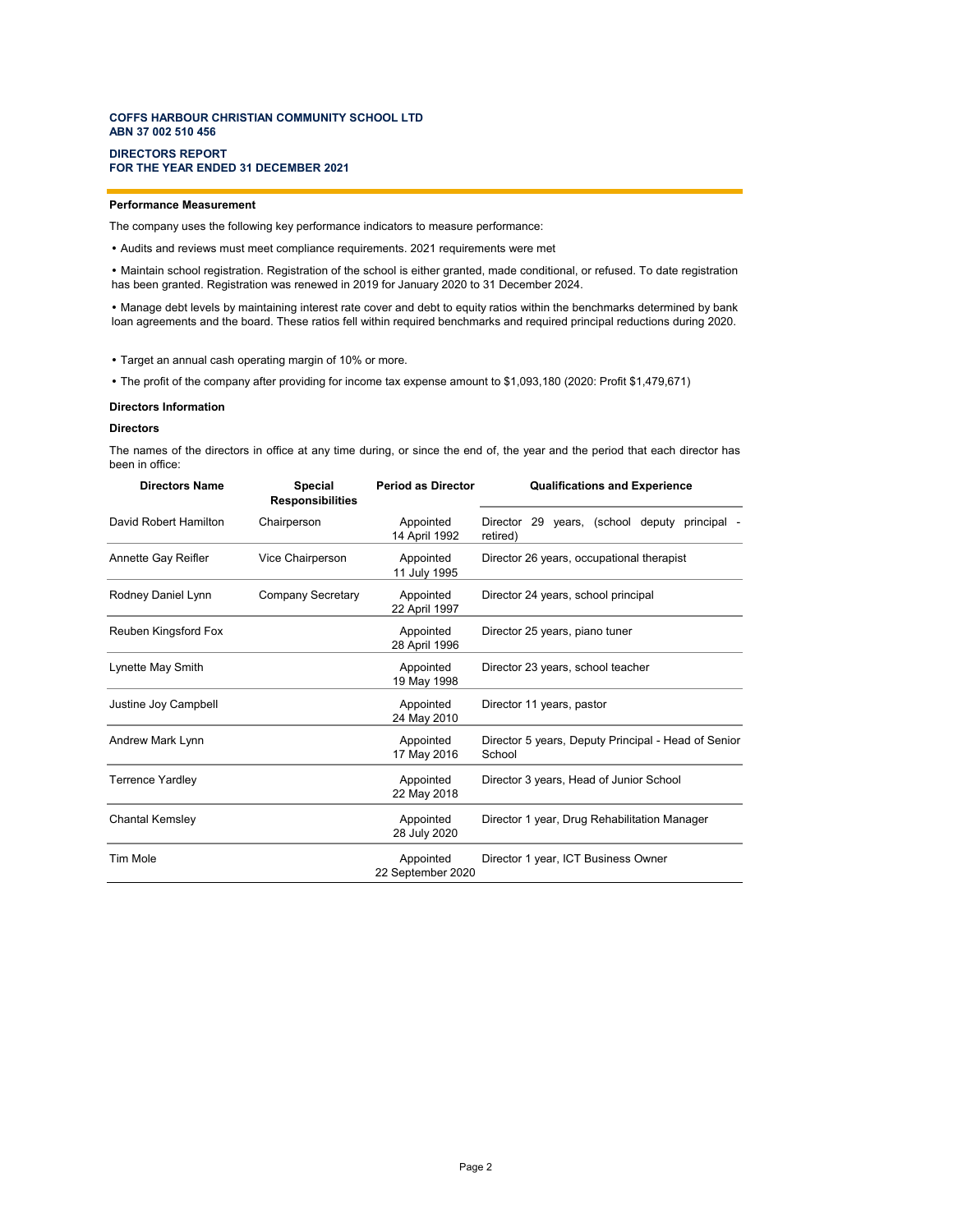#### **DIRECTORS REPORT FOR THE YEAR ENDED 31 DECEMBER 2021**

| <b>Directors Name</b>  | Special<br><b>Responsibilities</b> | <b>Period as Director</b>      | <b>Qualifications and Experience</b> |
|------------------------|------------------------------------|--------------------------------|--------------------------------------|
| Beryl Christine Angwin |                                    | Appointed<br>23 September 2007 | Director 13.5 years, administrator   |

#### **Meetings of Directors**

During the financial year, 6 meetings of directors (including committees of directors) were held and the attendances by each director during the year were as follows:

|                               | <b>Directors' Meetings</b> |          |  |
|-------------------------------|----------------------------|----------|--|
|                               | Eligible to                | Number   |  |
|                               | attend                     | attended |  |
| Annette Gay Reifler           | 6                          | 6        |  |
| Rodney Daniel Lynn            | 6                          | 6        |  |
| David Robert Hamilton         | 6                          | 6        |  |
| Reuben Kingsford Fox          | 6                          | 4        |  |
| Lynette May Smith             | 6                          | 5        |  |
| <b>Beryl Christine Angwin</b> | 6                          | 3        |  |
| Justine Joy Campbell          | 6                          | 4        |  |
| Andrew Mark Lynn              | 6                          | 5        |  |
| <b>Terrence Yardley</b>       | 6                          | 6        |  |
| <b>Chantal Kemsley</b>        | 6                          | 3        |  |
| Tim Mole                      | 6                          | 5        |  |

#### **Membership Details**

The school is incorporated as a company limited by guarantee that requires members to pay a fee of \$10 per member towards the company's liabilities on the winding up of the company.

| <b>Membership Class</b> | Number of<br><b>Members</b> | <b>Individual Members</b><br><b>Contribution on</b><br>winding up of<br>Company | <b>Total Members</b><br><b>Contribution on</b><br>winding up of<br>Company |
|-------------------------|-----------------------------|---------------------------------------------------------------------------------|----------------------------------------------------------------------------|
| Ordinary                | 25                          | \$10                                                                            | \$250                                                                      |
| Total                   | 25                          | \$10                                                                            | \$250                                                                      |

### **Significant Changes to Operations**

No significant matters have arisen which are considered to have significantly impacted upon the operation of the company.

### **Auditors' Independence Declaration**

A copy of the auditor's independence declaration is attached to these financial statements.

Signed in accordance with a resolution of the Board of Directors

Company Secretary Dated: 10 May 2021

Rodney Daniel Lynn<br>
Company Secretary<br>
Director<br>
Director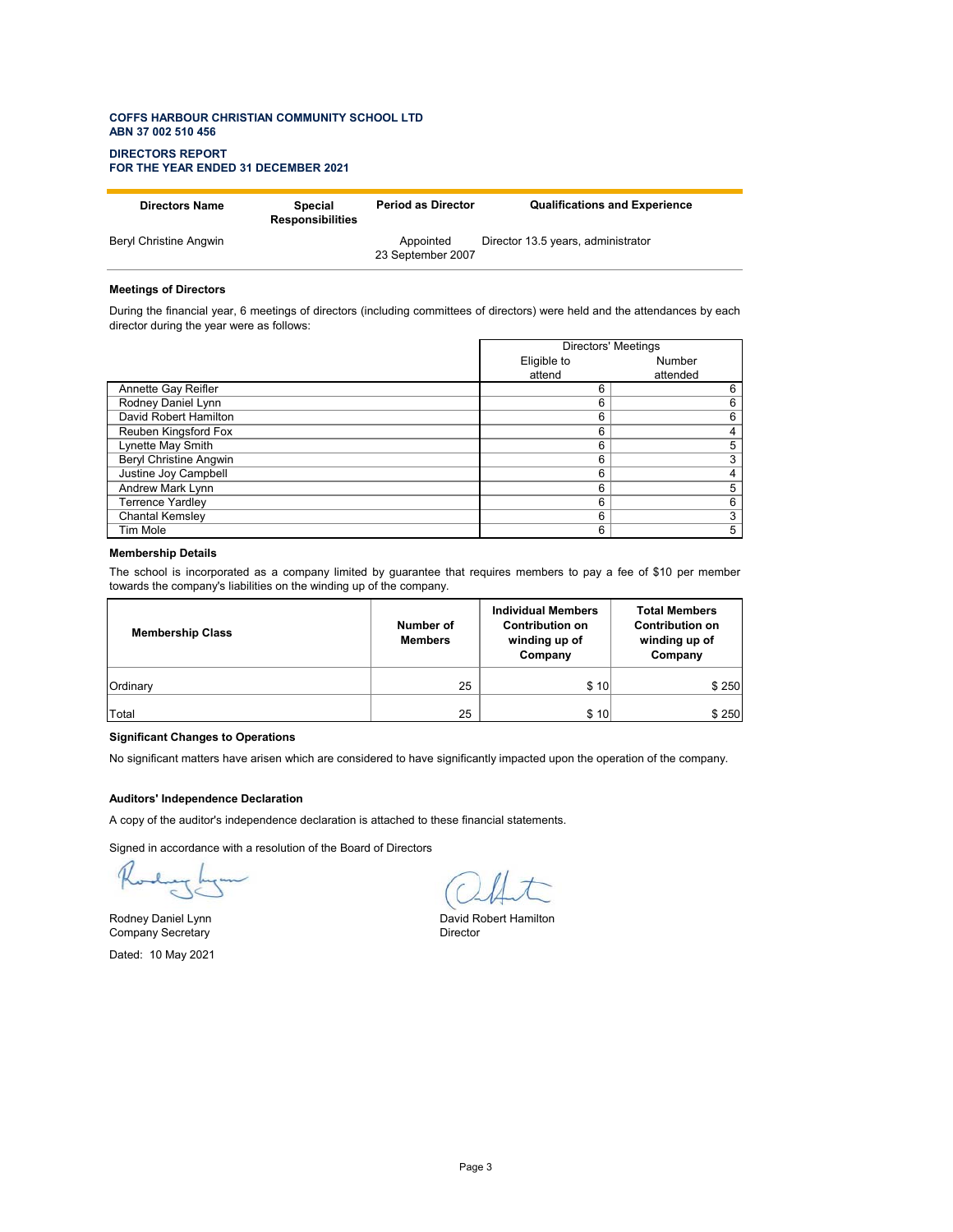

ABN 91 680 058 554 107 West High Street Coffs Harbour NSW 2450 Australia PO Box 8 Coffs Harbour NSW 2450 Australia

Tel 02 6653 0850 Fax 02 6651 4301 www.crowe.com.au

#### **AUDITORS' INDEPENDENCE DECLARATION UNDER SECTION 60-40 OF THE AUSTRALIAN CHARITIES AND NOT-FOR-PROFITS COMMISSION ACT 2012 TO THE BOARD MEMBERS OF COFFS HARBOUR CHRISTIAN COMMUNITY SCHOOL LTD**

### **ABN 37 002 510 456**

I declare that, to the best of my knowledge and belief, during the financial year to 31 December 2021 there has been:

- (i) no contraventions of the auditor independence requirements as set out in the Australian Charities and Not-for-profits Commission Act 2012 in relation to the audit; and
- (ii) no contraventions of any applicable code of professional conduct in relation to the audit.

### **CROWE CENTRAL NORTH**

dytie Eliis

**Kylie Ellis Partner**  Registered Company Auditor (ASIC RAN 483424) 107 West High Street COFFS HARBOUR NSW 2450

Dated: 10 May 2022

The title 'Partner' conveys that the person is a senior member within their respective division, and is among the group of persons who hold an equity interest (shareholder) in its parent entity, Findex Group Limited. The only professional service offering which is conducted by a partnership is the Crowe Australasia external audit division. All<br>other professional services offered by Findex Gro

Findex (Aust) Pty Ltd, trading as Crowe Australasia is a member of Crowe Global, a Swiss verein. Each member firm of Crowe Global is a separate and independent legal entity. Findex (Aust) Pty Ltd and its affiliates are not responsible or liable for any acts or omissions of Crowe Global or any other member of Crowe Global. Crowe Global or any other member of Crowe Global. Crowe Global does not render any professional services and does not have an ownership or partnership interest in Findex (Aust) Pty Ltd. Services are provided by Crowe Central North,<br>an affiliate of Findex (Aust) Pty Ltd. Liability limi financial services licensee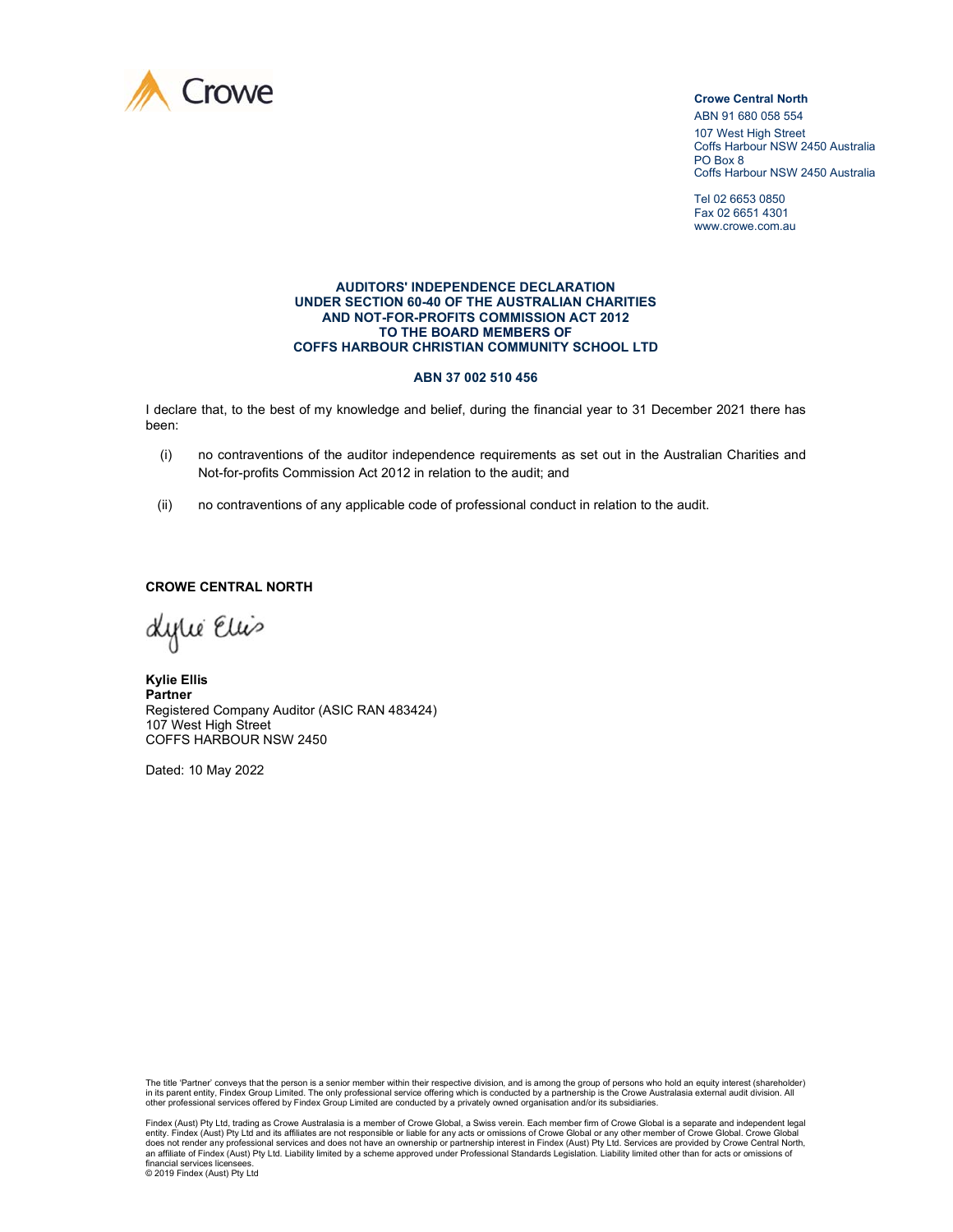#### **STATEMENT OF PROFIT OR LOSS AND OTHER COMPREHENSIVE INCOME FOR THE YEAR ENDED 31 DECEMBER 2021**

|                                                                      |             | 2021           | 2020           |
|----------------------------------------------------------------------|-------------|----------------|----------------|
|                                                                      | <b>Note</b> | \$             | \$             |
| Revenue                                                              | 2           | 18,183,803     | 17,627,425     |
| Interest revenue calculated using the effective interest rate method | 2           | 34,890         | 68,507         |
| Other income                                                         | 3           | 10,253         | 106,347        |
| Administration expenses                                              |             | (133, 931)     | (171, 159)     |
| Centre expenses                                                      |             | (328,526)      | (312, 512)     |
| Depreciation and amortisation                                        | 4(a)        | (1,041,096)    | (990,070)      |
| Employee benefit expenses                                            |             | (13, 495, 239) | (12, 733, 724) |
| Occupancy expenses                                                   |             | (802, 034)     | (1,048,663)    |
| Other expenses                                                       |             | (1,312,232)    | (1,047,364)    |
| Finance costs                                                        |             | (22, 708)      | (19, 116)      |
| Surplus before income tax expense                                    |             | 1,093,180      | 1,479,671      |
| Income tax expense                                                   | 1(a)        |                |                |
| Surplus after income tax expense                                     |             | 1,093,180      | 1,479,671      |
| Other comprehensive income for the year, net of tax                  |             |                |                |
| Total comprehensive income for the year                              |             | 1,093,180      | 1,479,671      |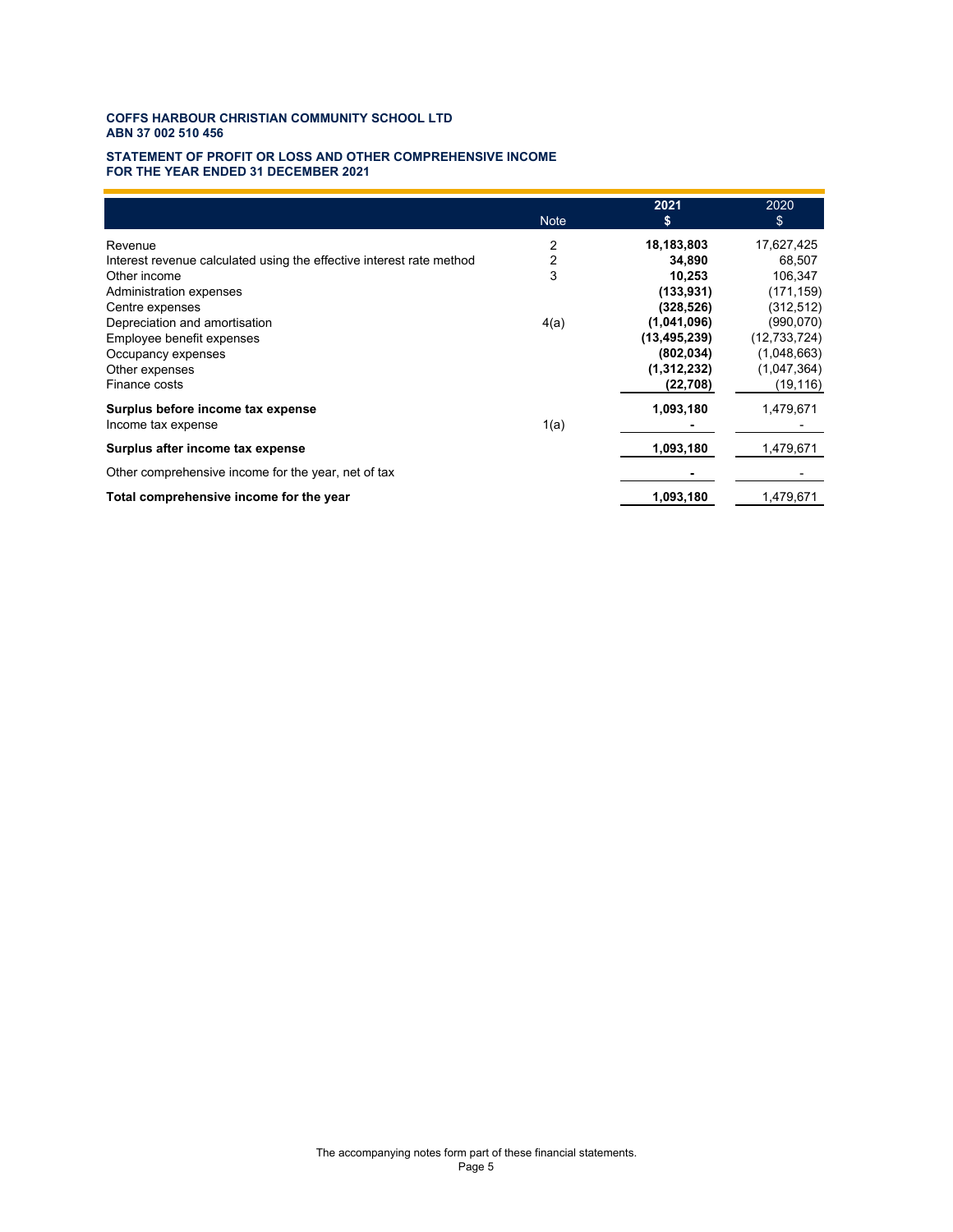#### **STATEMENT OF FINANCIAL POSITION AS AT 31 DECEMBER 2021**

|                                                          | <b>Note</b>    | 2021<br>\$           | 2020<br>\$           |
|----------------------------------------------------------|----------------|----------------------|----------------------|
| <b>ASSETS</b>                                            |                |                      |                      |
|                                                          |                |                      |                      |
| <b>CURRENT ASSETS</b>                                    |                |                      |                      |
| Cash and cash equivalents<br>Trade and other receivables | 5<br>6         | 9,717,663<br>75,964  | 8,573,946<br>66,588  |
| Inventories                                              | $\overline{7}$ | 176,917              | 192,991              |
| <b>Financial assets</b>                                  | 8              | 10,000               | 10,000               |
| Other current assets                                     | 9              | 171,589              | 169,518              |
| <b>TOTAL CURRENT ASSETS</b>                              |                | 10,152,133           | 9,013,043            |
| <b>NON CURRENT ASSETS</b>                                |                |                      |                      |
| Property, plant and equipment                            | 10             | 18,816,848           | 19,125,356           |
| Right of use assets                                      | 11             | 567,132              | 441,263              |
| <b>TOTAL NON CURRENT ASSETS</b>                          |                | 19,383,980           | 19,566,619           |
| TOTAL ASSETS                                             |                | 29,536,113           | 28,579,662           |
| <b>LIABILITIES</b>                                       |                |                      |                      |
| <b>CURRENT LIABILITIES</b>                               |                |                      |                      |
| Trade and other payables                                 | 13             | 1,086,521            | 1,165,652            |
| Lease liabilities                                        | 12             | 134,093              | 123,100              |
| <b>Financial liabilities</b><br>Employee benefits        | 14<br>15       | 200,857<br>2,433,838 | 200,000<br>2,162,201 |
| <b>Contract liabilities</b>                              | 16             | 34,652               | 22,908               |
| TOTAL CURRENT LIABILITIES                                |                | 3,889,961            | 3,673,861            |
| <b>NON CURRENT LIABILITIES</b>                           |                |                      |                      |
| Lease liabilities                                        | 12             | 361,199              | 264,028              |
| <b>Financial liabilities</b>                             | 14             | 1,050,000            | 1,500,000            |
| TOTAL NON CURRENT LIABILITIES                            |                | 1,411,199            | 1,764,028            |
| <b>TOTAL LIABILITIES</b>                                 |                | 5,301,160            | 5,437,889            |
| <b>NET ASSETS</b>                                        |                | 24,234,953           | 23, 141, 773         |
| <b>EQUITY</b>                                            |                |                      |                      |
| Retained earnings                                        |                | 24,234,953           | 23, 141, 773         |
| <b>TOTAL EQUITY</b>                                      |                | 24,234,953           | 23, 141, 773         |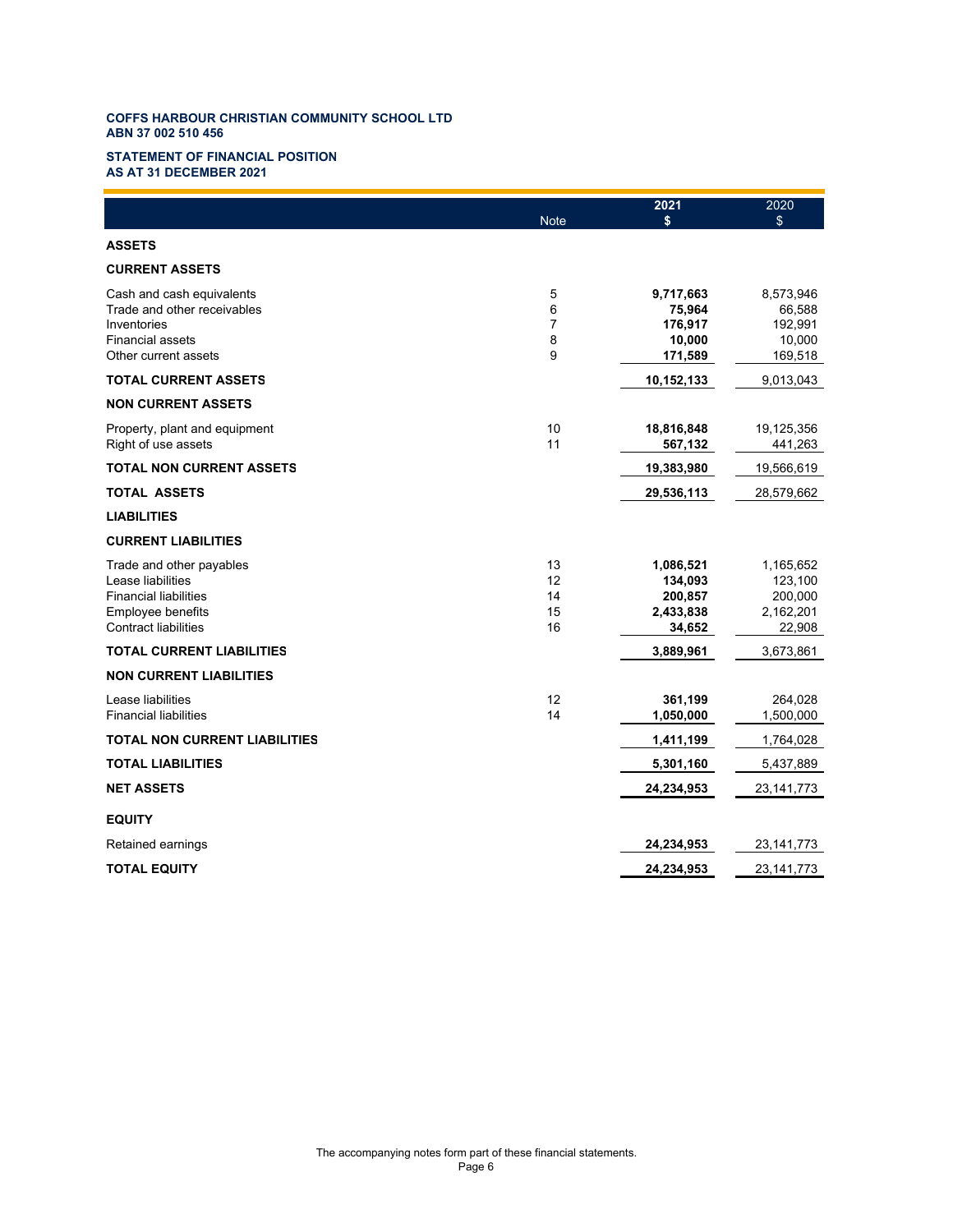### **ABN 37 002 510 456 COFFS HARBOUR CHRISTIAN COMMUNITY SCHOOL LTD**

#### **STATEMENT OF CHANGES IN EQUITY FOR THE YEAR ENDED 31 DECEMBER 2021**

|                                                                                     | Retained<br>Earnings<br>\$ | Total<br>\$  |
|-------------------------------------------------------------------------------------|----------------------------|--------------|
| Balance at 01 January 2020                                                          | 21,662,102                 | 21,662,102   |
| Surplus after income tax expense<br>Total other comprehensive income for the period | 1,479,671                  | 1,479,671    |
| Balance at 31 December 2020                                                         | 23, 141, 773               | 23, 141, 773 |
| Surplus after income tax expense<br>Total other comprehensive income for the period | 1,093,180                  | 1,093,180    |
| <b>Balance at 31 December 2021</b>                                                  | 24,234,953                 | 24,234,953   |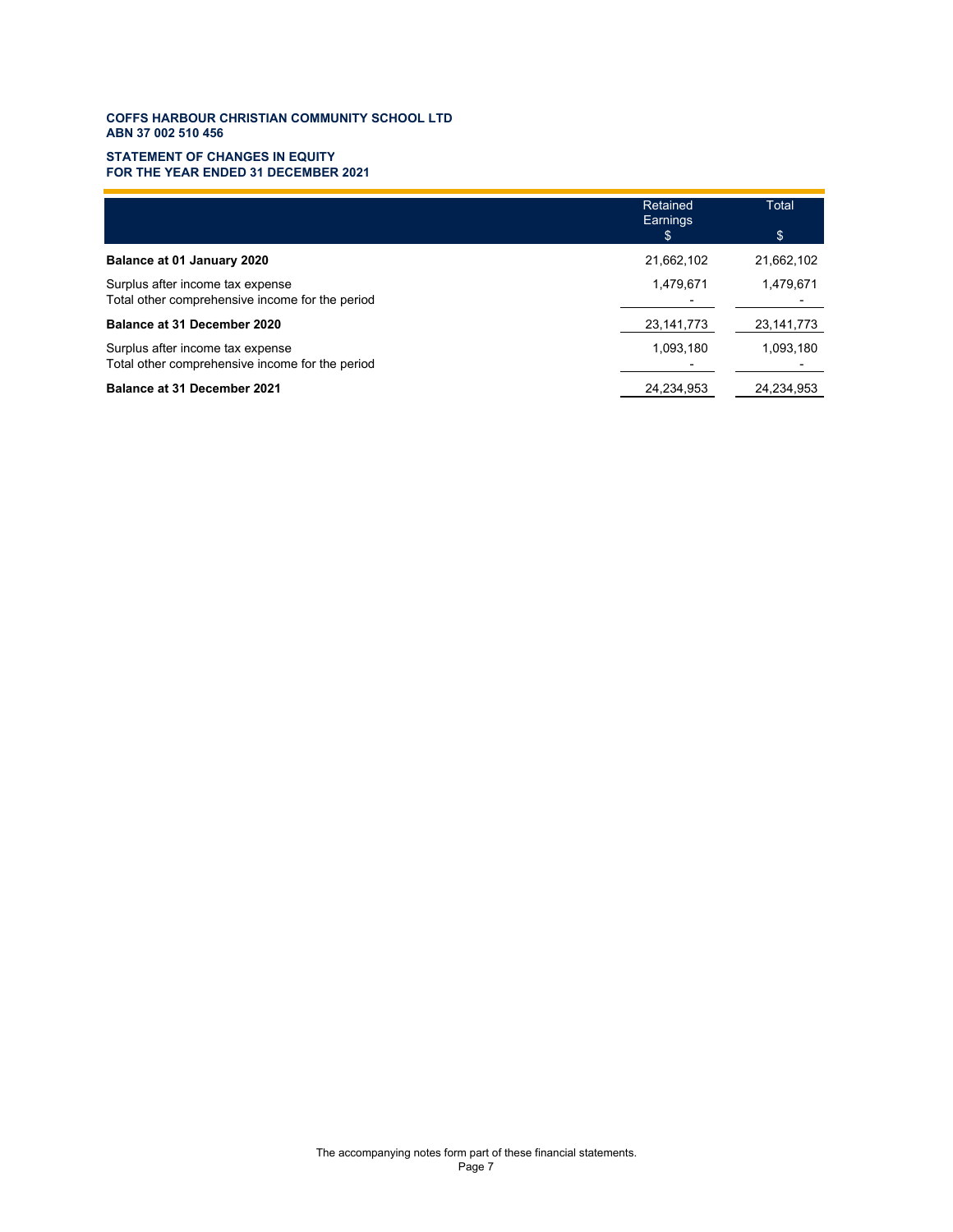#### **STATEMENT OF CASH FLOWS FOR THE YEAR ENDED 31 DECEMBER 2021**

|                                                                                                                                  | <b>Note</b> | 2021<br>\$                                         | 2020<br>\$                                          |
|----------------------------------------------------------------------------------------------------------------------------------|-------------|----------------------------------------------------|-----------------------------------------------------|
| <b>CASH FLOWS FROM OPERATING ACTIVITIES</b>                                                                                      |             |                                                    |                                                     |
| Receipts from customers<br>Payments to suppliers and employees<br>Interest received<br>Finance costs                             |             | 19,630,101<br>(17, 299, 130)<br>34,890<br>(22,708) | 19,030,759<br>(16, 721, 876)<br>68,507<br>(19, 116) |
| Net cash provided by operating activities                                                                                        | 17(b)       | 2,343,153                                          | 2,358,274                                           |
| <b>CASH FLOWS FROM INVESTING ACTIVITIES</b>                                                                                      |             |                                                    |                                                     |
| Purchase of property, plant and equipment<br>Proceeds from sale of property, plant and equipment<br>Net receipts for investments |             | (858, 703)                                         | (2,973,743)<br>63.095<br>(10,000)                   |
| Net cash used in investing activities                                                                                            |             | (858, 703)                                         | (2,920,648)                                         |
| <b>CASH FLOWS FROM FINANCING ACTIVITIES</b>                                                                                      |             |                                                    |                                                     |
| Proceeds from borrowings<br>Repayment of borrowings<br>Repayment of leasing liabilities                                          |             | 256,541<br>(450,000)<br>(147,274)                  | 1,405,024<br>(684, 861)                             |
| Net cash (used in)/provided by financing activities                                                                              |             | (340, 733)                                         | 720,163                                             |
| Net increase in cash held                                                                                                        |             | 1,143,717                                          | 157,789                                             |
| Cash at the beginning of the financial year                                                                                      |             | 8,573,946                                          | 8,416,157                                           |
| Cash at the end of the financial year                                                                                            | 17(a)       | 9,717,663                                          | 8,573,946                                           |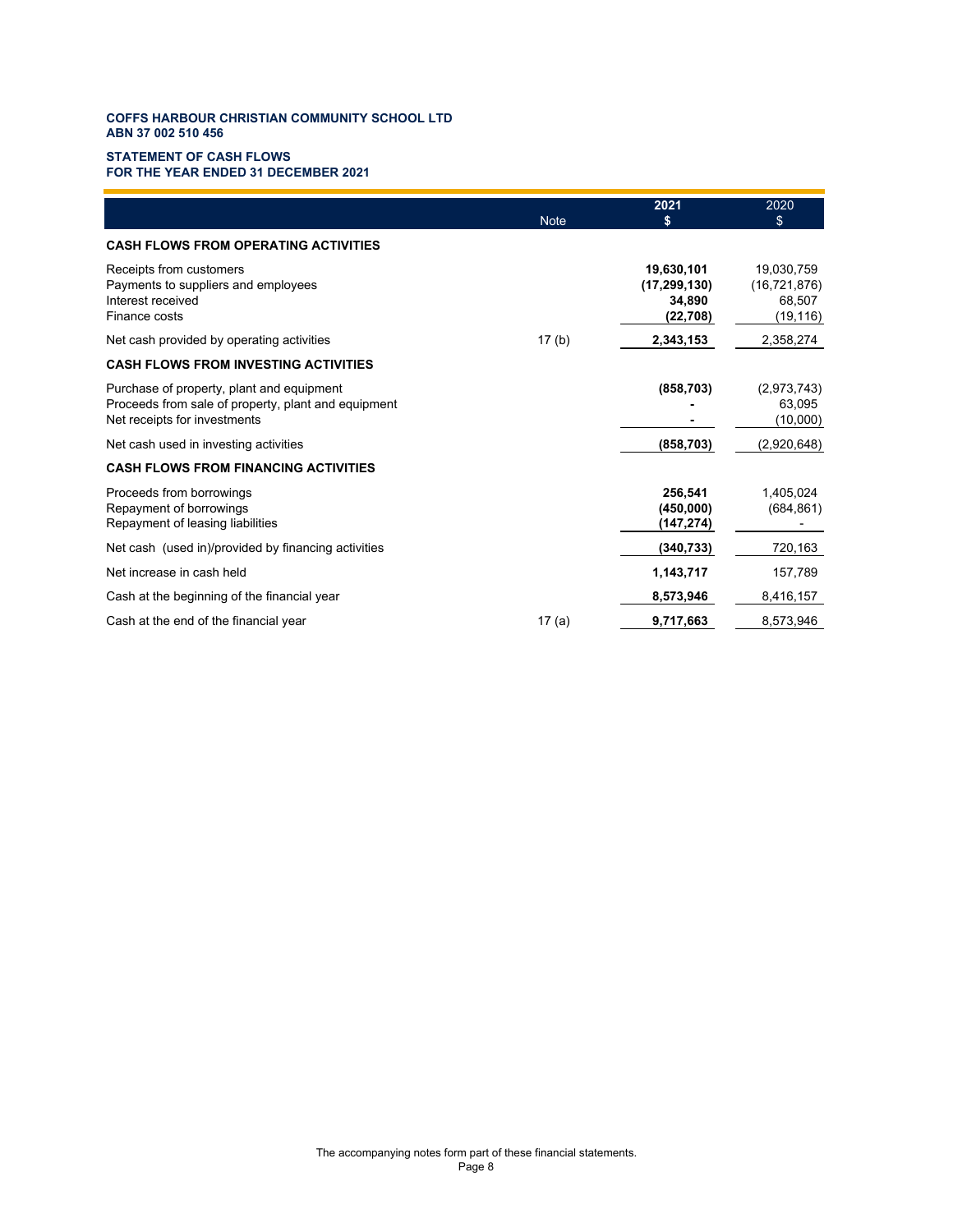### **NOTES TO THE FINANCIAL STATEMENTS FOR THE YEAR ENDED 31 DECEMBER 2021**

### **Note 1: Statement of Significant Accounting Policies**

The financial statements are for Coffs Harbour Christian Community School Ltd as an individual entity, incorporated and domiciled in Australia. Coffs Harbour Christian Community School Ltd is a not-for-profit company limited by guarantee.

The financial statements were authorised for issue by the directors on 10 May 2022.

#### Reporting Basis and Conventions

The financial statements are general purpose financial statements that have been prepared in accordance with Australian Accounting Standards, Australian Accounting Interpretations, other authoritative pronouncements of the Australian Accounting Standards Board and the Australian Charities and Not-for-profits Commission Act 2012.

These financial statements also comply with International Financial Reporting Standards as issued by the International Accounting Standards Board ('IASB').

Material accounting policies adopted in the preparation of these financial statements are presented below and have been consistently applied unless otherwise stated.

The financial statements have been prepared on an accruals basis and are based on historical costs modified, where applicable, by the measurement at fair value of selected non-current assets, financial assets and financial liabilities.

#### **Accounting Policies**

#### **(a) Income Tax**

No provision for income tax has been raised as the directors consider that the company is exempt from income tax under Div 50 of the Income Tax Assessment Act 1997.

#### **(b) Impairment of Assets**

At each reporting date, the company reviews the carrying values of its tangible assets to determine whether there is any indication that those assets have been impaired. If such an indication exists, the recoverable amount of the asset, being the higher of the asset's fair value less costs to sell and value in use, is compared to the assets carrying value. Any excess of the assets carrying value over its recoverable amount is expensed to the statement of comprehensive income.

Where it is not possible to estimate the recoverable amount of an individual asset, the company estimates the receivable amount of the cash-generating unit to which the asset belongs.

#### **(c) Revenue**

The company recognises revenue as follows:

#### *Revenue from Contracts with Customers*

Revenue is recognised at an amount that reflects the consideration to which the entity is expected to be entitled in exchange for transferring goods or services to a customer. For each contract with a customer, the entity: identifies the contract with a customer; identifies the performance obligations in the contract; determines the transaction price which takes into account estimates of variable consideration and the time value of money; allocates the transaction price to the separate performance obligations on the basis of the relative stand-alone selling price of each distinct good or service to be delivered; and recognises revenue when or as each performance obligation is satisfied in a manner that depicts the transfer to the customer of the goods or services promised.

Variable consideration within the transaction price, if any, reflects concessions provided to the customer such as discounts, rebates and refunds and any other contingent events. Such estimates are determined using either the 'expected value' or 'most likely amount' method. The measurement of variable consideration is subject to a constraining principle whereby revenue will only be recognised to the extent that it is highly probable that a significant reversal in the amount of cumulative revenue recognised will not occur. The measurement constraint continues until the uncertainty associated with the variable consideration is subsequently resolved. Amounts received that are subject to the constraining principle are recognised as a refund liability.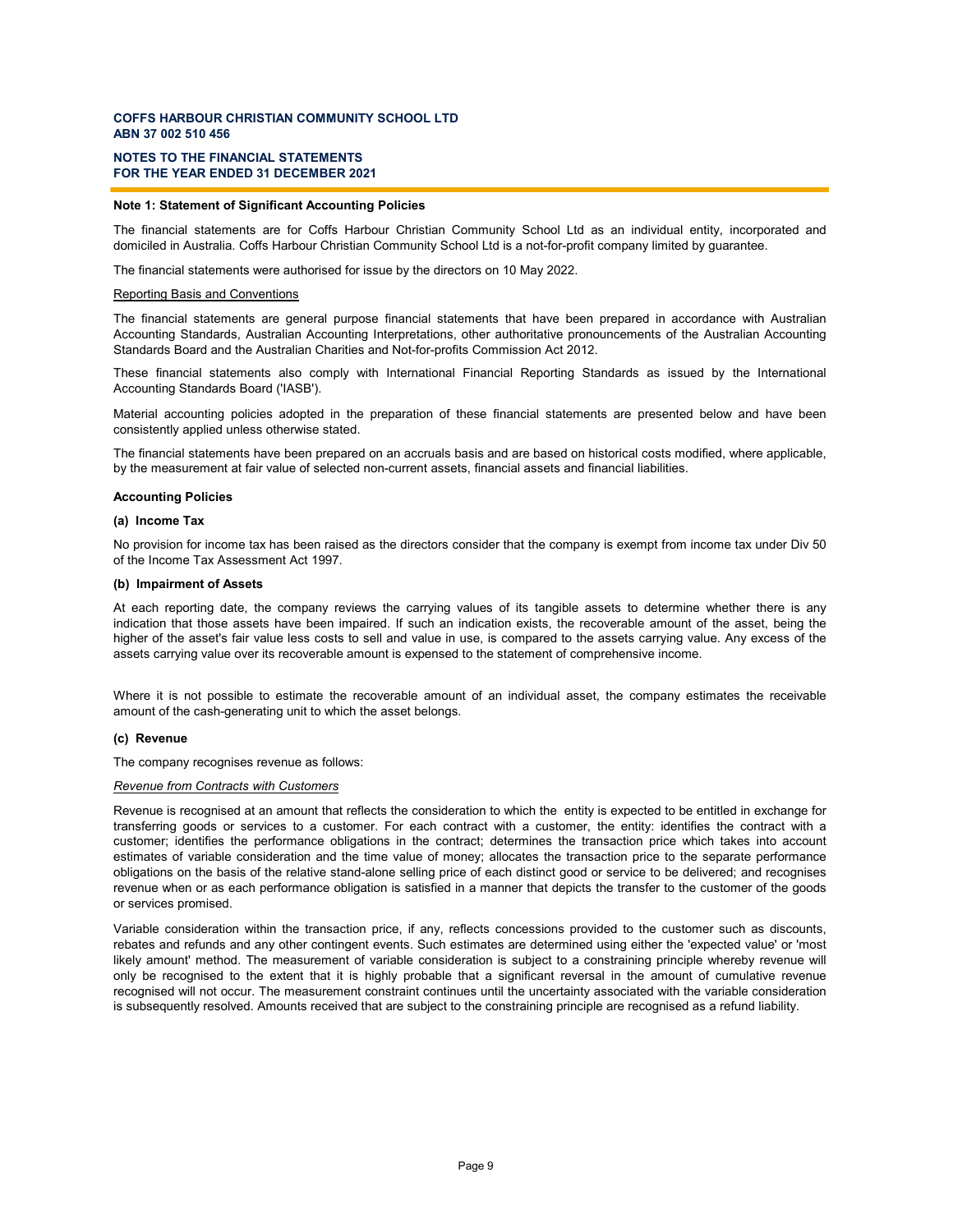### **NOTES TO THE FINANCIAL STATEMENTS FOR THE YEAR ENDED 31 DECEMBER 2021**

### *Sale of Goods*

Revenue from the sale of goods is recognised at the point in time when the customer obtains control of the goods, which is generally at the time of delivery.

### *Tuition fees*

Revenue from a contract to provide tuition and education services is recognised over time as the performance obligations are satisfied over time, being the school year. Tuition fees received in advance are recognised as a contract liability until the applicable school year and recognised accordingly.

#### *Application fees*

Application fees are received to cover the administration costs of assessing the application. Application fees do not create an enforceable contract and therefore are recognised on receipt in accordance with *AASB 1058 Income of not-for-profit entities.*

#### *Interest*

Interest revenue is recognised as interest accrues using the effective interest method. This is a method of calculating the amortised cost of a financial asset and allocating the interest income over the relevant period using the effective interest rate, which is the rate that exactly discounts estimated future cash receipts through the expected life of the financial asset to the net carrying amount of the financial asset.

#### *Recurrent Grants*

Recurrent grant funding is paid in instalments based on student numbers at the respective census dates. The funding is not sufficiently specific to create a performance obligation as the school has discretion on how the funding is to be spent. The revenue from recurrent grants that are not specifically sufficient will be recognised on receipt in accordance with AASB 1058 *Income of not-for-profit entities*.

### *Other revenue*

Other revenue is recognised when it is received or when the right to receive payment is established.

All revenue is stated net of the amount of goods and services tax (GST).

#### *Volunteer services*

The entity has elected not to recognise volunteer services as either revenue or other form of contribution received. As such, any related consumption or capitalisation of such resources received is also not recognised.

#### **(d) Cash and Cash Equivalents**

Cash and cash equivalents includes cash on hand, deposits held at call with financial institutions, other short-term, highly liquid investments with original maturities of three months or less that are readily convertible to known amounts of cash and which are subject to an insignificant risk of changes in value. For the statement of cash flows presentation purposes, cash and cash equivalents also includes bank overdrafts, which are shown within borrowings in current liabilities on the statement of financial position.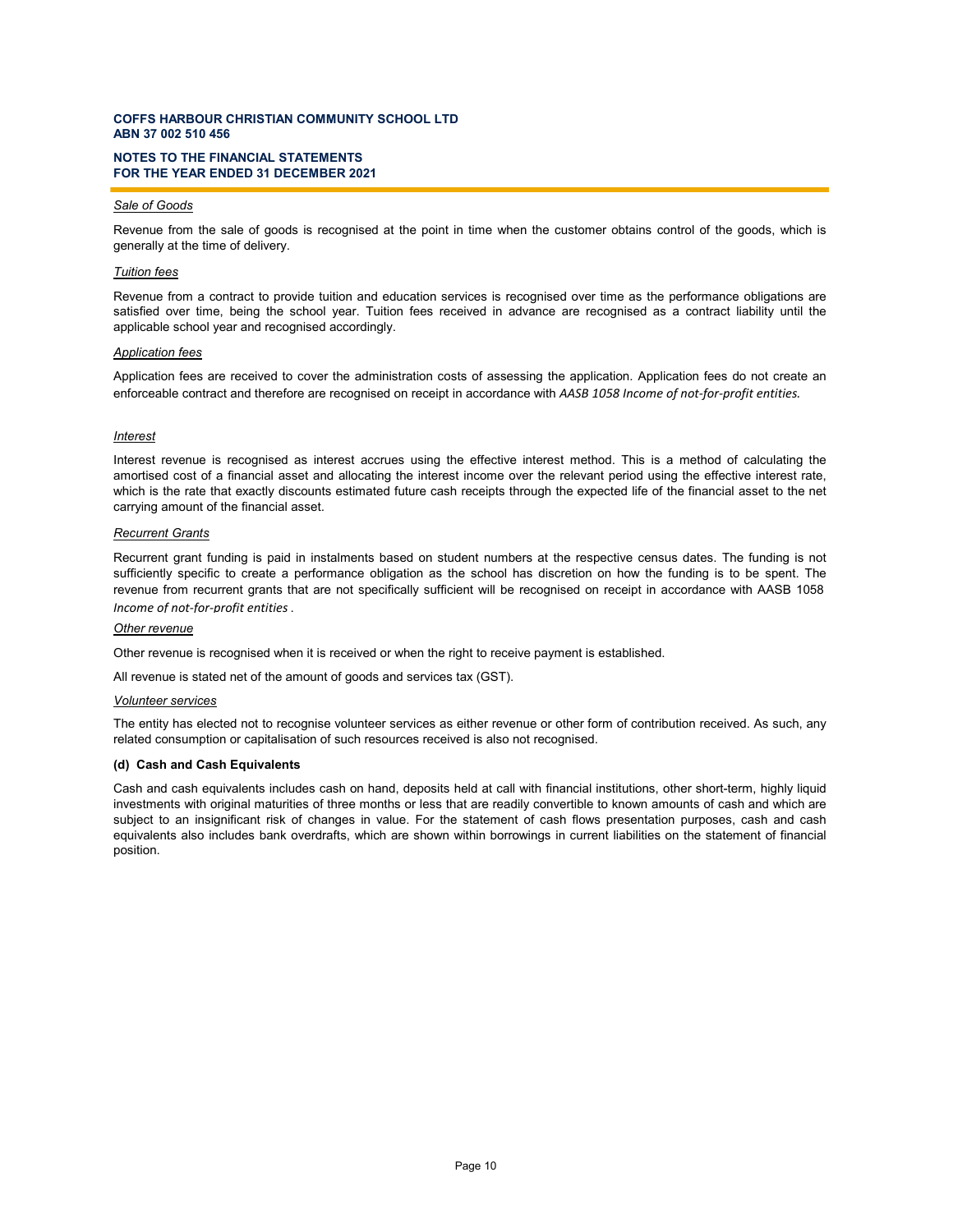### **NOTES TO THE FINANCIAL STATEMENTS FOR THE YEAR ENDED 31 DECEMBER 2021**

### **(e) Property, Plant and Equipment**

Each class of property, plant and equipment is carried at cost or fair value less, where applicable, any accumulated depreciation and impairment losses.

#### **Property**

Freehold land and buildings are shown at cost.

### **Plant and Equipment**

Plant and equipment is stated at historical cost less accumulated depreciation and impairment. Historical cost includes expenditure that is directly attributable to the acquisition of the items.

Depreciation is calculated on a straight-line basis to write off the net cost of each item of property, plant and equipment (excluding land) over their expected useful lives as follows:

| <b>Buildings and Improvements</b><br>2.5%<br><b>Furniture and Equipment</b><br>$6.7 - 25%$<br>Motor vehicles<br>25% | Class of Fixed Asset | <b>Depreciation Rate</b> |
|---------------------------------------------------------------------------------------------------------------------|----------------------|--------------------------|
|                                                                                                                     |                      |                          |

The residual values, useful lives and depreciation methods are reviewed, and adjusted if appropriate, at each reporting date.

An item of property, plant and equipment is derecognised upon disposal or when there is no future economic benefit to the company. Gains and losses between the carrying amount and the disposal proceeds are taken to profit or loss.

#### **(f) Employee Benefits**

#### Short-term employee benefits

Liabilities for wages and salaries, including non-monetary benefits, annual leave and long service leave expected to be settled wholly within 12 months of the reporting date are measured at the amounts expected to be paid when the liabilities are settled.

#### Other long-term employee benefits

The liability for annual leave and long service leave not expected to be settled within 12 months of the reporting date are measured at the present value of expected future payments to be made in respect of services provided by employees up to the reporting date using the projected unit credit method. Consideration is given to expected future wage and salary levels, experience of employee departures and periods of service. Expected future payments are discounted using market yields at the reporting date on corporate bonds with terms to maturity and currency that match, as closely as possible, the estimated future cash outflows.

Contributions are made by the entity to an employee superannuation fund and are charged as expenses when incurred.

### **(g) Trade and Other Payables**

Trade and other payables represent the liability outstanding at the end of the reporting period for goods and services received by the company during the reporting period, which remain unpaid. The balance is recognised as a current liability with the amounts normally paid within 30 days of recognition of the liability.

#### **(h) Borrowings**

Loans and borrowings are initially recognised at the fair value of the consideration received, net of transaction costs. They are subsequently measured at amortised cost using the effective interest rate method.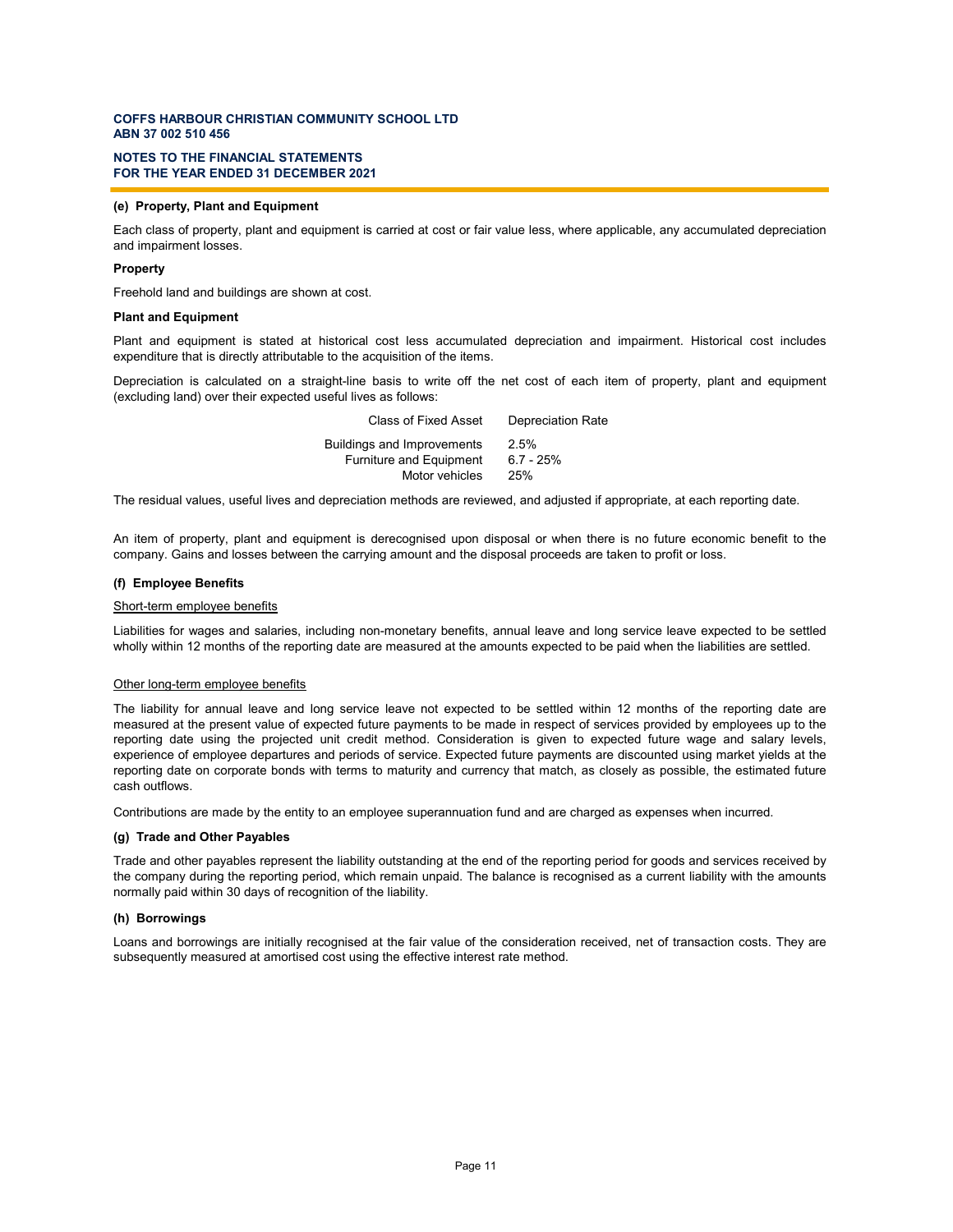### **NOTES TO THE FINANCIAL STATEMENTS FOR THE YEAR ENDED 31 DECEMBER 2021**

### **(i) Goods and Services Tax**

Revenues, expenses and assets are recognised net of the amount of GST, except where the amount of GST incurred is not recoverable from the Australian Tax Office. In these circumstances the GST is recognised as part of the cost of acquisition of the asset or as part of an item of the expense. Receivables and payables in the statement of financial position are shown inclusive of GST.

Cash flows are presented in the statement of cash flows on a gross basis, except for the GST component of investing and financing activities, which are disclosed as operating cash flows.

Commitments and contingencies are disclosed on a gross basis.

#### **(j) Fair Value Measurement**

When an asset or liability, financial or non-financial, is measured at fair value for recognition or disclosure purposes, the fair value is based on the price that would be received to sell an asset or paid to transfer a liability in an orderly transaction between market participants at the measurement date; and assumes that the transaction will take place either: in the principal market; or in the absence of a principal market, in the most advantageous market.

Fair value is measured using the assumptions that market participants would use when pricing the asset or liability, assuming they act in their economic best interests. For non-financial assets, the fair value measurement is based on its highest and best use. Valuation techniques that are appropriate in the circumstances and for which sufficient data are available to measure fair value, are used, maximising the use of relevant observable inputs and minimising the use of unobservable inputs.

### **(k) Comparative Figures**

When required by Accounting Standards, comparative figures have been adjusted to conform to changes in presentation for the current financial year.

#### **(l) Critical accounting estimates and judgements**

Management evaluates estimates and judgements incorporated into the financial statements based on historical knowledge and best available current information. Estimates assume a reasonable expectation of future events and are based on current trends and economic data, obtained both externally and internally.

#### Key Judgement - Revenue from contracts with customers

When recognising revenue in relation to the sale of goods to customers, the key performance obligation of the consolidated entity is considered to be the point of delivery of the goods to the customer, as this is deemed to be the time that the customer obtains control of the promised goods and therefore the benefits of unimpeded access.

#### Estimation of useful lives of assets

The Company determines the estimated useful lives and related depreciation and amortisation charges for its property, plant and equipment and finite life intangible assets. The useful lives could change significantly as a result of technical innovations or some other event. The depreciation and amortisation charge will increase where the useful lives are less than previously estimated lives, or technically obsolete or non-strategic assets that have been abandoned or sold will be written off or written down.

#### Employee Benefits Provision

As discussed in note 1, the liability for employee benefits expected to be settled more than 12 months from the reporting date are recognised and measured at the present value of the estimated future cash flows to be made in respect of all employees at the reporting date. In determining the present value of the liability, estimates of attrition rates and pay increases through promotion and inflation have been taken into account.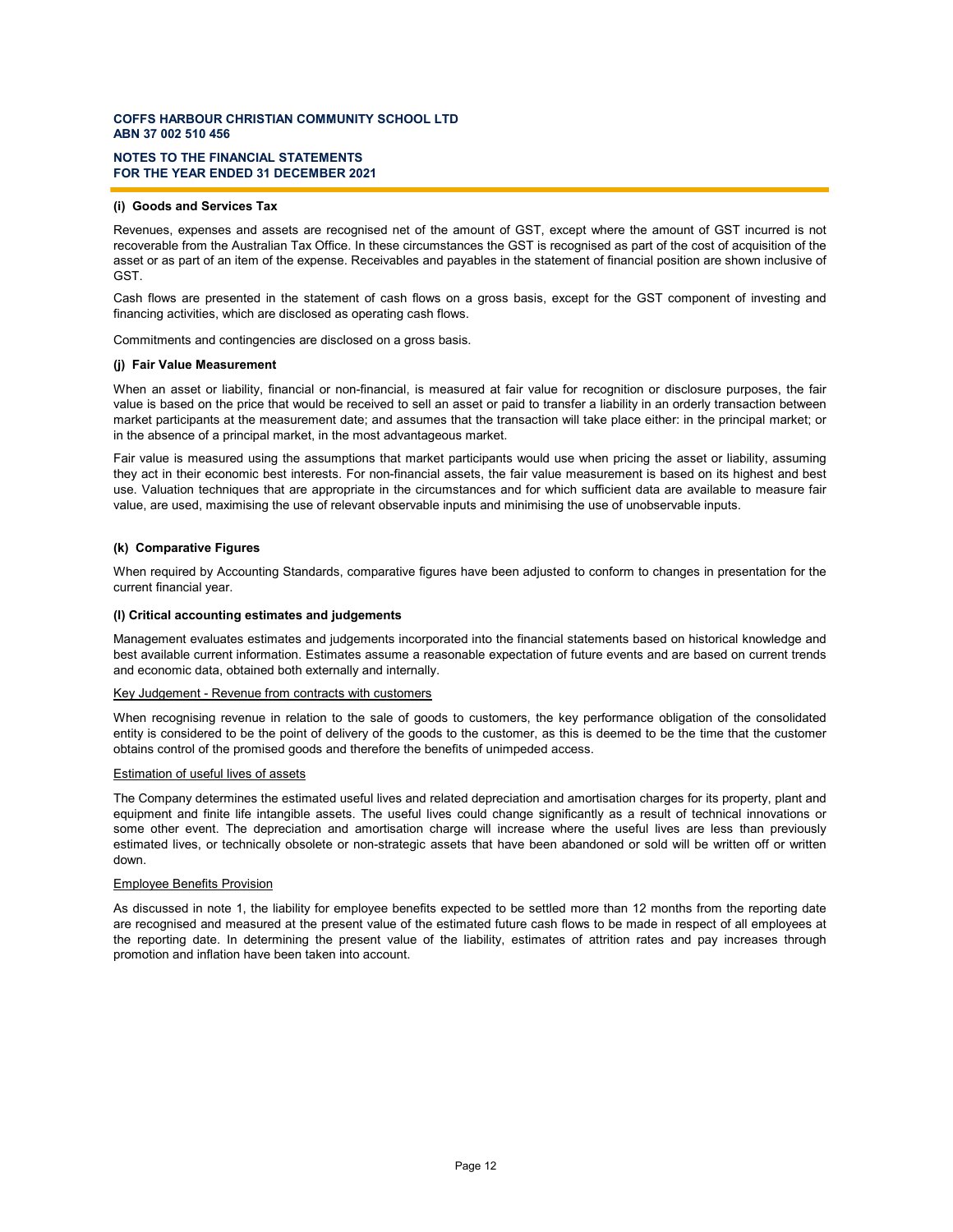### **NOTES TO THE FINANCIAL STATEMENTS FOR THE YEAR ENDED 31 DECEMBER 2021**

### Coronavirus (COVID-19) Pandemic

Judgement has been exercised in considering the impacts that the Coronavirus (COVID-19) pandemic has had, or may have, on the company based on known information. This consideration extends to the nature of the products and services offered, customers, supply chain, staffing and geographic regions in which the unincorporated entity operates. Other than as addressed in specific notes, there does not currently appear to be either any significant impact upon the financial statements or any significant uncertainties with respect to events or conditions which may impact the company unfavourably as at the reporting date or subsequently as a result of the Coronavirus (COVID-19) pandemic.

### **(m) Changes in accounting policy, disclosures, standards and interpretations**

### Accounting Standards and Interpretations issued but not yet effective

Australian Accounting Standards and Interpretations that have recently been issued or amended but are not yet mandatory, have not been early adopted by the company for the annual reporting period ended 31 December 2021. The company has not yet assessed the impact of these new or amended Accounting Standards and Interpretations.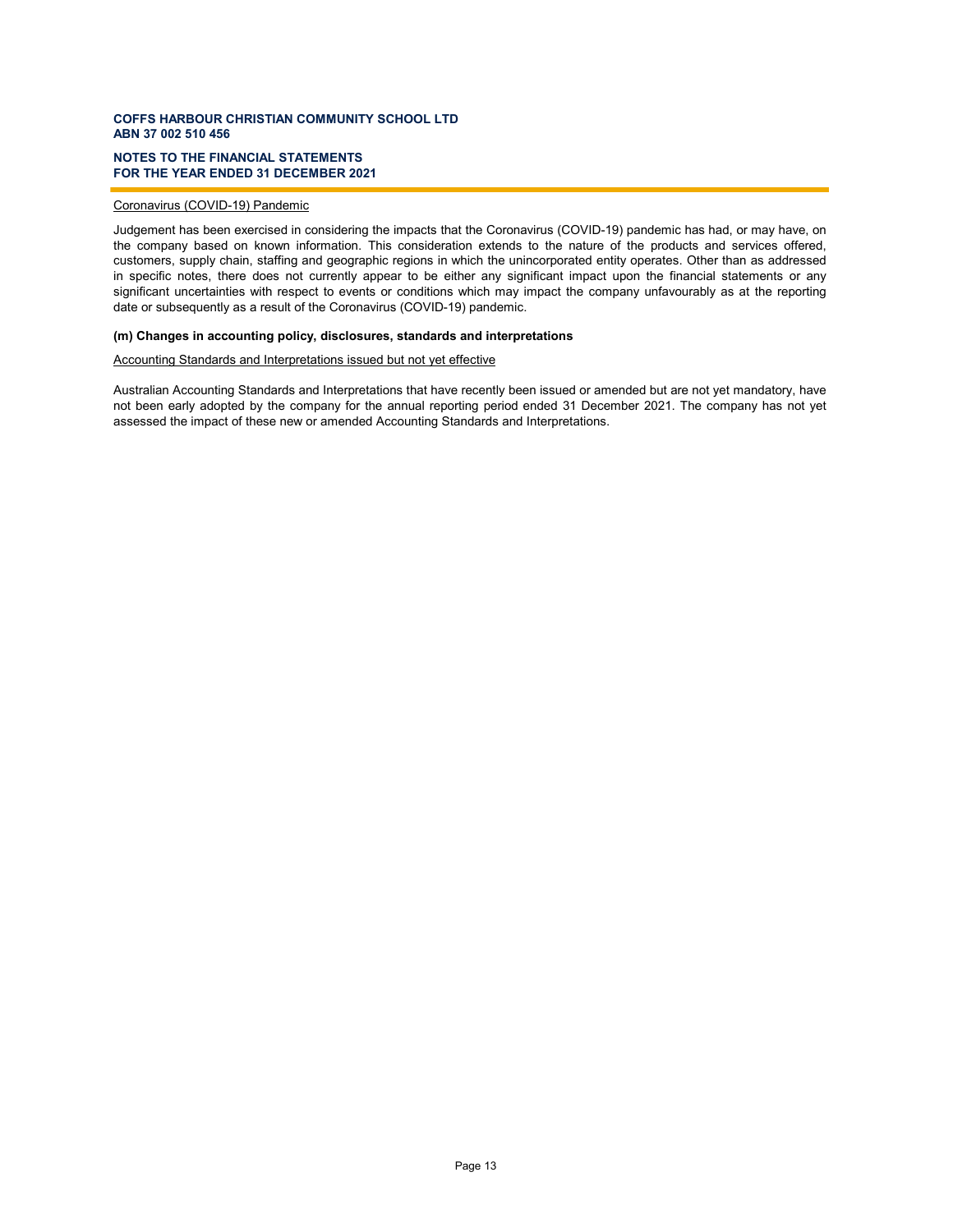### **NOTES TO THE FINANCIAL STATEMENTS FOR THE YEAR ENDED 31 DECEMBER 2021**

|                                                                            | 2021       | 2020         |
|----------------------------------------------------------------------------|------------|--------------|
|                                                                            |            | \$           |
| Note 2: Revenue                                                            |            |              |
| Revenue from contracts with customers:                                     |            |              |
| Government funding                                                         | 39,323     | 49,056       |
| School fees and charges                                                    | 3,578,001  | 3,583,592    |
| Centre revenue                                                             | 698,339    | 520,156      |
| Sale of goods                                                              | 292,598    | 288,448      |
| Other revenue                                                              | 11,067     | 24,996       |
| Total revenue from contracts with customers                                | 4,619,328  | 4,466,248    |
| Income                                                                     |            |              |
| Government funding                                                         | 13,463,164 | 13,069,769   |
| Other income                                                               |            | (2,000)      |
| Donations                                                                  | 76,645     | 68,224       |
| School fees and charges                                                    | 24,666     | 25,184       |
| Total income                                                               | 13,564,475 | 13, 161, 177 |
| Total income                                                               | 18,183,803 | 17,627,425   |
| Interest revenue calculated using the effective interest rate method       | 34,890     | 68,507       |
| Disaggregation of revenue                                                  |            |              |
| The disaggregation of revenue from contracts with customers is as follows: |            |              |
| Major service lines                                                        |            |              |
| School revenue                                                             | 3,624,720  | 3,655,244    |
| Trading revenue                                                            | 296,269    | 290,848      |
| Centre revenue                                                             | 698,339    | 520,156      |
|                                                                            | 4,619,328  | 4,466,248    |
| Note 3: Other Income                                                       |            |              |
|                                                                            |            |              |
| <b>Government Stimulus</b>                                                 |            | 100,000      |
| Insurance recoveries                                                       | 10,253     |              |
| Profit/(loss) on sale of fixed assets                                      |            | 6,347        |
| Total other income                                                         | 10,253     | 106,347      |
| <b>Note 4: Expenses</b>                                                    |            |              |
| (a) Specific expenses                                                      |            |              |
| Employee benefit expenses                                                  | 13,495,239 | 12,733,724   |
| Depreciation:                                                              |            |              |
| Right-of-use asset                                                         | 131,281    | 111,749      |
| Property, plant and equipment                                              | 909,815    | 878,321      |
|                                                                            | 1,041,096  | 990,070      |
| Interest expenses:                                                         |            |              |
| Lease liability interest                                                   | 16,721     | 11,337       |
| Financial liability interest                                               | 5,987      | 7,779        |
| Bad and doubtful debts                                                     | 27,874     | 21,145       |
| Insurance                                                                  | 149,567    | 139,795      |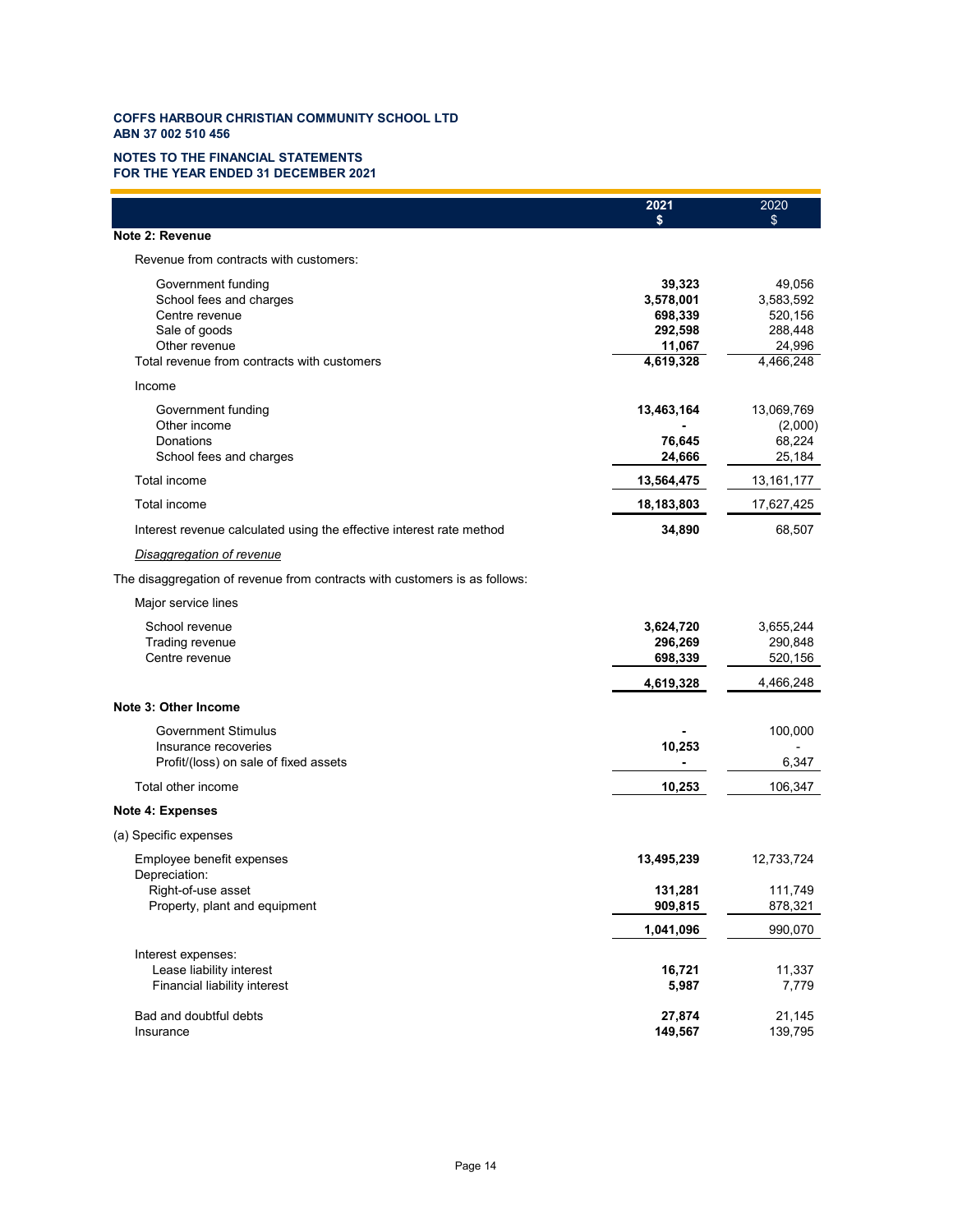### **NOTES TO THE FINANCIAL STATEMENTS FOR THE YEAR ENDED 31 DECEMBER 2021**

|                                                       | 2021<br>\$                | 2020<br>\$                  |
|-------------------------------------------------------|---------------------------|-----------------------------|
| (b) Remuneration of auditor                           |                           |                             |
| - current year<br>- other non audit services          | 15,500<br>2,500           | 15,000<br>2,500             |
| Note 5: Cash and Cash Equivalents                     |                           |                             |
| Cash at bank                                          | 9,717,663                 | 8,573,946                   |
|                                                       | 9,717,663                 | 8,573,946                   |
| Note 6: Trade and Other Receivables                   |                           |                             |
| <b>Expected to be settled within 12 months</b>        |                           |                             |
| Trade receivables<br>Less: Expected credit loss       | 160,629<br>(84, 665)      | 151,253<br>(84, 665)        |
|                                                       | 75,964                    | 66,588                      |
| <b>Note 7: Inventories</b>                            |                           |                             |
| <b>CURRENT</b>                                        |                           |                             |
| Stock on Hand                                         | 176,917                   | 192,991                     |
|                                                       | 176,917                   | 192,991                     |
| Note 8: Investments and Other Financial assets        |                           |                             |
| (a) Financial assets at amortised cost                |                           |                             |
| - term deposits                                       | 10,000                    | 10,000                      |
|                                                       | 10,000                    | 10,000                      |
| <b>Note 9: Other Assets</b>                           |                           |                             |
| <b>CURRENT</b>                                        |                           |                             |
| Prepayments                                           | 171,589                   | 169,518                     |
|                                                       | 171,589                   | 169,518                     |
| Note 10: Property, Plant & Equipment                  |                           |                             |
| Land and Buildings (at cost)                          |                           |                             |
| Freehold land                                         | 3,627,237                 | 3,627,237                   |
| <b>Buildings</b><br>Less: Accumulated depreciation    | 20,146,893<br>(7,619,010) | 19,752,186<br>(7, 210, 217) |
|                                                       | 12,527,883                | 12,541,969                  |
| Ground Improvements<br>Less: Accumulated depreciation | 2,013,628<br>(123, 593)   | 2,013,628<br>(69,056)       |
|                                                       | 1,890,035                 | 1,944,572                   |
| <b>Total Land and Buildings</b>                       | 18,045,155                | 18,113,778                  |
|                                                       |                           |                             |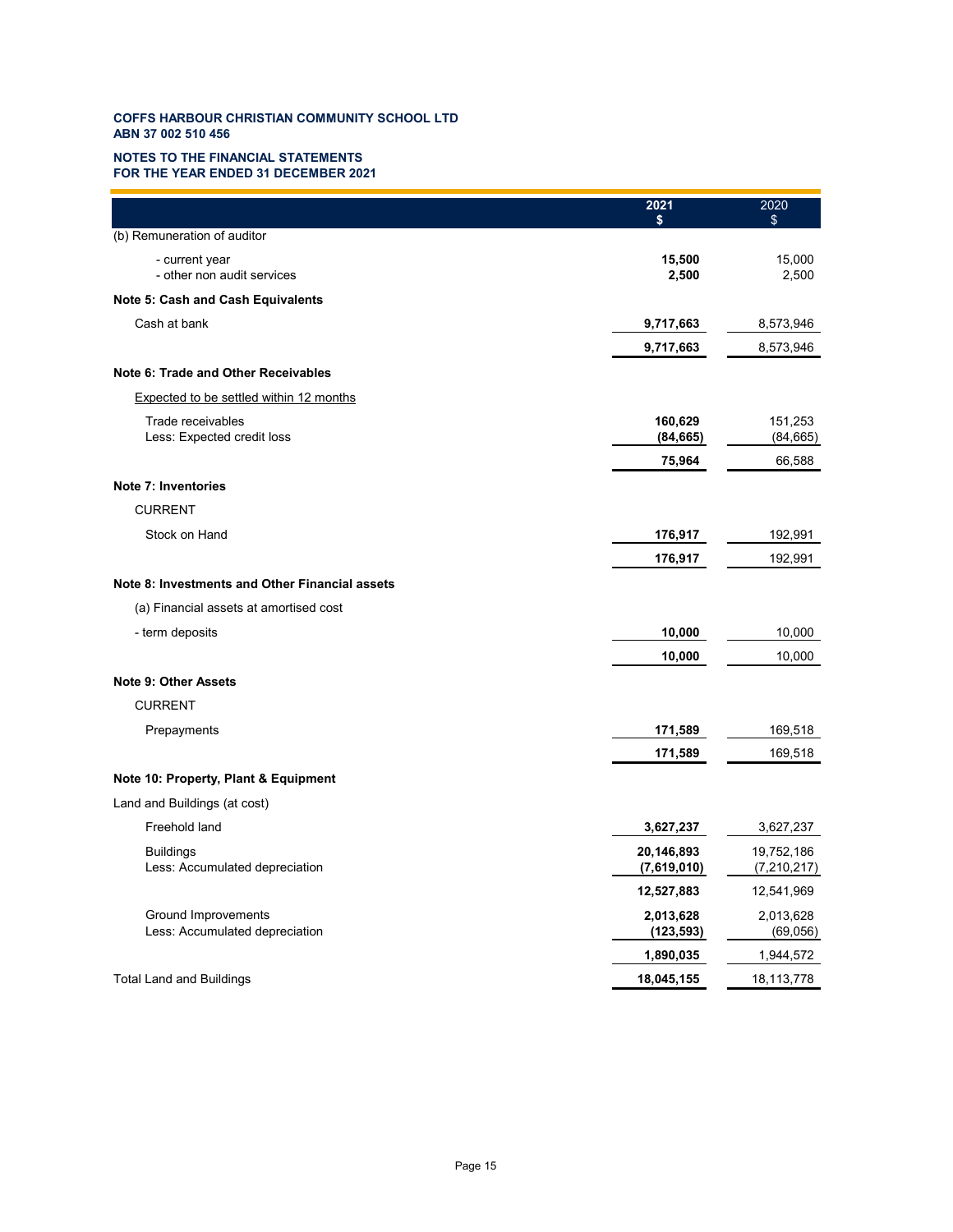### **NOTES TO THE FINANCIAL STATEMENTS FOR THE YEAR ENDED 31 DECEMBER 2021**

|                                          |                  | 2021        | 2020        |
|------------------------------------------|------------------|-------------|-------------|
|                                          |                  | S           | \$          |
| Plant and Equipment (at cost)            |                  |             |             |
| School Furniture and Equipment           |                  | 4,509,956   | 4,461,304   |
| Less: Accumulated depreciation           |                  | (3,754,360) | (3,473,547) |
|                                          |                  | 755,596     | 987,757     |
| <b>Motor Vehicles</b>                    |                  | 358,488     | 377,116     |
| Less: Accumulated depreciation           |                  | (342, 391)  | (353, 295)  |
|                                          |                  | 16,097      | 23,821      |
| <b>Total Plant and Equipment</b>         |                  | 771,693     | 1,011,578   |
| Total Property, Plant and Equipment      |                  | 18,816,848  | 19,125,356  |
| (a) Movements in carrying amounts        |                  |             |             |
|                                          | Land and         | Plant and   |             |
|                                          | <b>Buildings</b> | Equipment   | Total       |
| Balance at the beginning of the period   | 18,113,778       | 1,011,578   | 19,125,356  |
| Additions                                | 548,671          | 52,633      | 601,304     |
| <b>Transfers</b>                         |                  | 3           | 4           |
| Disposals                                |                  |             |             |
| Depreciation expense                     | (617, 295)       | (292, 521)  | (909, 816)  |
| Carrying amount at the end of the period | 18,045,155       | 771,693     | 18,816,848  |

(b) There is a registered mortgage over certain freehold properties owned by the company and a floating charge over other assets of the company.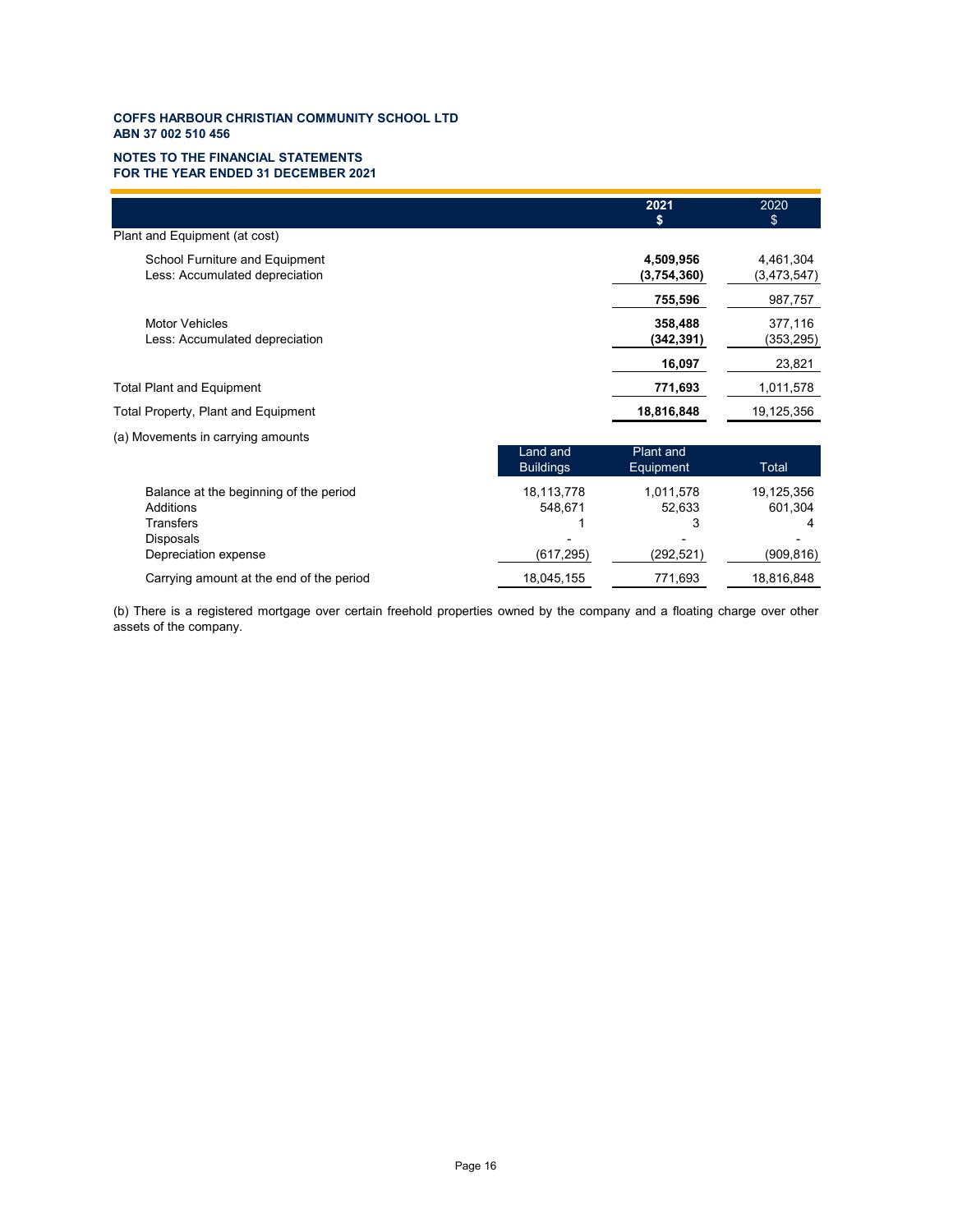### **NOTES TO THE FINANCIAL STATEMENTS FOR THE YEAR ENDED 31 DECEMBER 2021**

|                                                                  |                              | 2021<br>S                     | 2020<br>\$            |
|------------------------------------------------------------------|------------------------------|-------------------------------|-----------------------|
| Note 11: Right-of-Use Assets                                     |                              |                               |                       |
| Land and Buildings Right-of-Use                                  |                              |                               |                       |
| Land - Airport Hanger Site<br>Less: Accumulated depreciation     |                              | 70,470<br>(13, 266)           | 70,470<br>(6, 219)    |
| Total Land and Buildings Right-of-Use assets                     |                              | 57,204                        | 64,251                |
| Plant and Equipment Right-of-Use                                 |                              |                               |                       |
| Motor vehicles<br>Less: Accumulated depreciation                 |                              | 575,104<br>(273, 467)         | 317,952<br>(188, 903) |
|                                                                  |                              | 301,637                       | 129,049               |
| Aircraft<br>Less: Accumulated depreciation                       |                              | 202,003<br>(58, 733)          | 202,003<br>(28, 453)  |
|                                                                  |                              | 143,270                       | 173,550               |
| <b>Furniture and Equipment</b><br>Less: Accumulated depreciation |                              | 86,055<br>(21, 034)           | 86,055<br>(11, 642)   |
|                                                                  |                              | 65,021                        | 74,413                |
| Total Plant and Equipment Right-of-Use Assets                    |                              | 509,928                       | 377,012               |
| <b>Total Right-of-use Assets</b>                                 |                              | 567,132                       | 441,263               |
| (a) Movements in carrying amounts                                |                              |                               |                       |
|                                                                  | Land and<br><b>Buildings</b> | <b>Plant and</b><br>Equipment | <b>Total</b>          |
| Balance at the beginning of the period<br>Additions              | 64,251                       | 377,012<br>257,399            | 441,263<br>257,399    |
| <b>Transfers</b><br><b>Disposals</b>                             |                              | (249)                         | (249)                 |

(b) The company depreciates the right-of-use assets on a straight-line basis from the lease commencement date to the earlier of the end of the useful life of the right-of-use asset or the end of the lease term.

Depreciation expense (7,047) (124,234) ( 131,281) Carrying amount at the end of the period 57,204 509,928 567,132

(c) The company also assesses the right-of-use asset for impairment when such indicators exist. No impairment has been recognised in respect of right-of-use assets.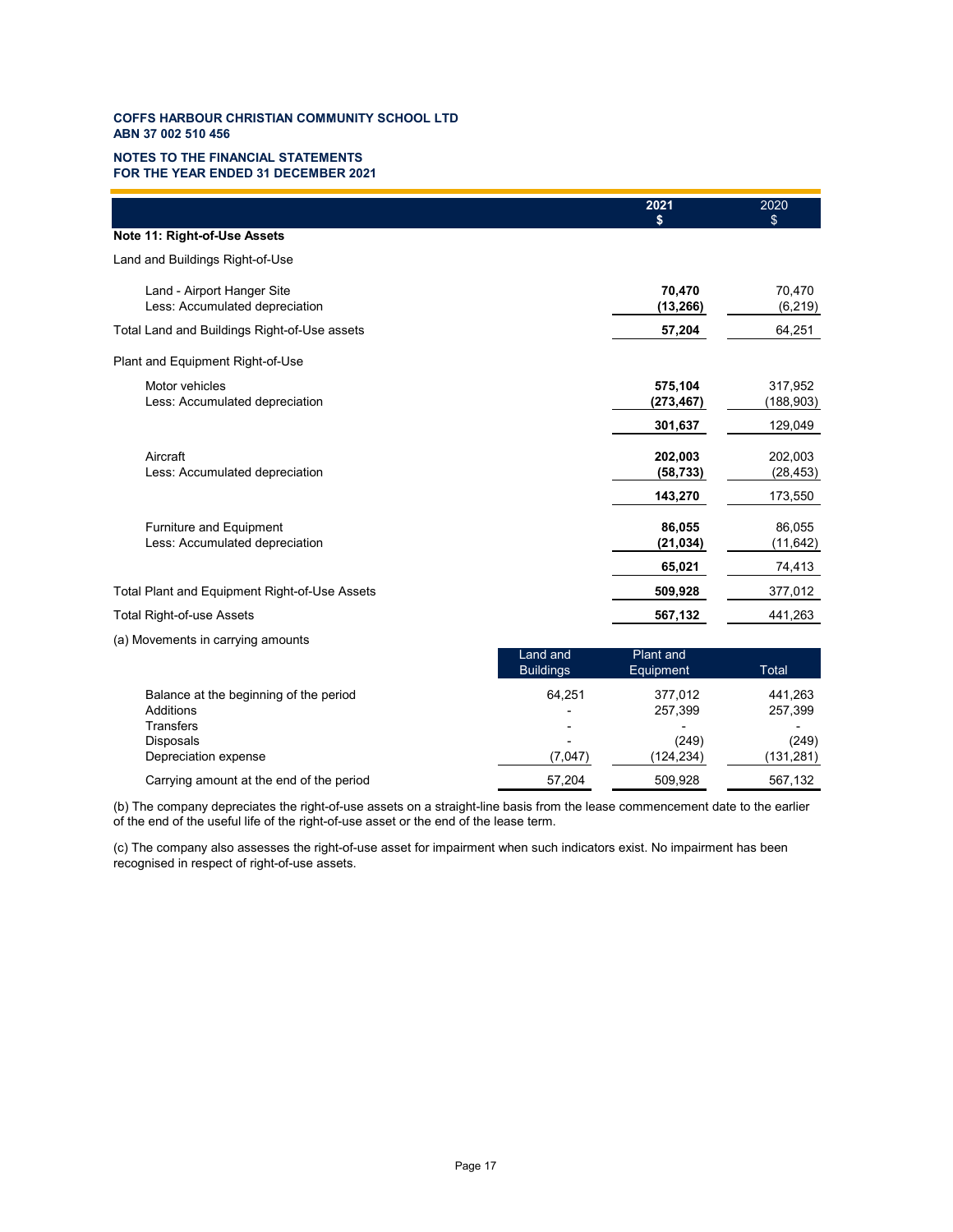#### **NOTES TO THE FINANCIAL STATEMENTSFOR THE YEAR ENDED 31 DECEMBER 2021**

|                 | 2021 | 2020 |
|-----------------|------|------|
|                 |      |      |
| Note 12: Leases |      |      |

Lease liabilities are presented in the statement of financial position as follows:

| <b>CURRENT</b>                       |         |         |
|--------------------------------------|---------|---------|
| Lease liability                      | 134,093 | 123,100 |
| <b>Total Current Lease liability</b> | 134,093 | 123,100 |
| NON-CURRENT                          |         |         |
| Lease liability                      | 361,199 | 264,028 |
| Total Non-Current Lease liability    | 361,199 | 264,028 |
| <b>Total Lease liability</b>         | 495,292 | 387,128 |
|                                      |         |         |

The company has leases for an airport hangar site Lot 26 DP 812274 at 12 Dakota Drive Coffs Harbour, equipment and a number of motor vehicles. With the exception of short-term leases and leases of low-value underlying assets, each lease is reflected on the balance sheet as a right-of-use asset and a lease liability. Variable lease payments which do not depend on an index or a rate are excluded from the initial measurement of the lease l asset. The company classifies its right-of-use assets in a consistent manner to its property, plant and equipment (see Note 9).

Each lease generally imposes a restriction that, unless there is a contractual right for the company to sublet the asset to another party, the right-of-use asset can only be used by the company. Leases are either non-cance may only be cancelled by incurring a substantive termination fee. The company is prohibited from selling or pledging the underlying leased assets as security.

The table below describes the nature of the Company's leasing activities by type of right-of-use asset recognised on balance sheet:

|                       |                                    |                            |                                    |                                       | No of leases with                           |                                            |                                             |
|-----------------------|------------------------------------|----------------------------|------------------------------------|---------------------------------------|---------------------------------------------|--------------------------------------------|---------------------------------------------|
| Right-of-use<br>asset | No of right-of-use assets<br>lease | Range of<br>remaining term | Average<br>remaining lease<br>term | No of lease with<br>extension options | No of leases with<br>options to<br>purchase | variable<br>payments linked<br>to an index | No of leases with<br>termination<br>options |
| Airport Hangar Site   |                                    | 8 Years                    | 4 Years                            |                                       | $\overline{\phantom{a}}$                    |                                            | $\sim$                                      |
| Aircraft              |                                    | 3.5 Years                  | 3.5 Years                          | $\overline{\phantom{a}}$              |                                             | $\overline{\phantom{0}}$                   | $\sim$                                      |
| Furniture & Equipment |                                    | $1.2 - 2.3$ years          | 1.75Years                          | $\overline{\phantom{a}}$              |                                             | $\overline{\phantom{0}}$                   | $\sim$                                      |
| Motor vehicles        |                                    | 0.2 - 2.3 Years            | 1.5 years                          | $\overline{\phantom{a}}$              |                                             | $\overline{\phantom{0}}$                   | $\overline{\phantom{0}}$                    |

The lease liabilities are secured by the related underlying assets. Future minimum lease payments at 31 December 2021 were as follows:

|                           |                | Minimum lease payments due |                  |                  |                          |                          |              |  |
|---------------------------|----------------|----------------------------|------------------|------------------|--------------------------|--------------------------|--------------|--|
|                           | Within<br>year | $1 - 2$<br>years           | $2 - 3$<br>years | $3 - 4$<br>years | $4-5$<br>years           | After<br>5<br>years      | <b>Total</b> |  |
|                           | S.             | \$                         | s.               | s.               | \$                       |                          | ۱S۰          |  |
| 31 December 2021          |                |                            |                  |                  |                          |                          |              |  |
| Lease payments            | 165,789        | 144,895                    | 155,410          | 54,927           | $\overline{a}$           | $\sim$                   | 521,021      |  |
| Finance charges           | (12, 261)      | (7,661)                    | (2, 491)         | (3, 246)         |                          | $\overline{\phantom{0}}$ | (25, 659)    |  |
| Net Present Values        | 153,528        | 137,234                    | 152,919          | 51,681           | $\overline{\phantom{a}}$ | $\overline{\phantom{a}}$ | 495,362      |  |
| 31 December 2020          |                |                            |                  |                  |                          |                          |              |  |
| Lease payments            | 123,100        | 111,608                    | 90,714           | 30,907           | 54,927                   | $\sim$                   | 411,256      |  |
| Finance charges           | (8,606)        | (6, 758)                   | (3, 525)         | (1,991)          | (3,248)                  | $\overline{\phantom{a}}$ | (24, 128)    |  |
| <b>Net Present Values</b> | 114,494        | 104,850                    | 87,189           | 28,916           | 51,679                   | $\sim$                   | 387,128      |  |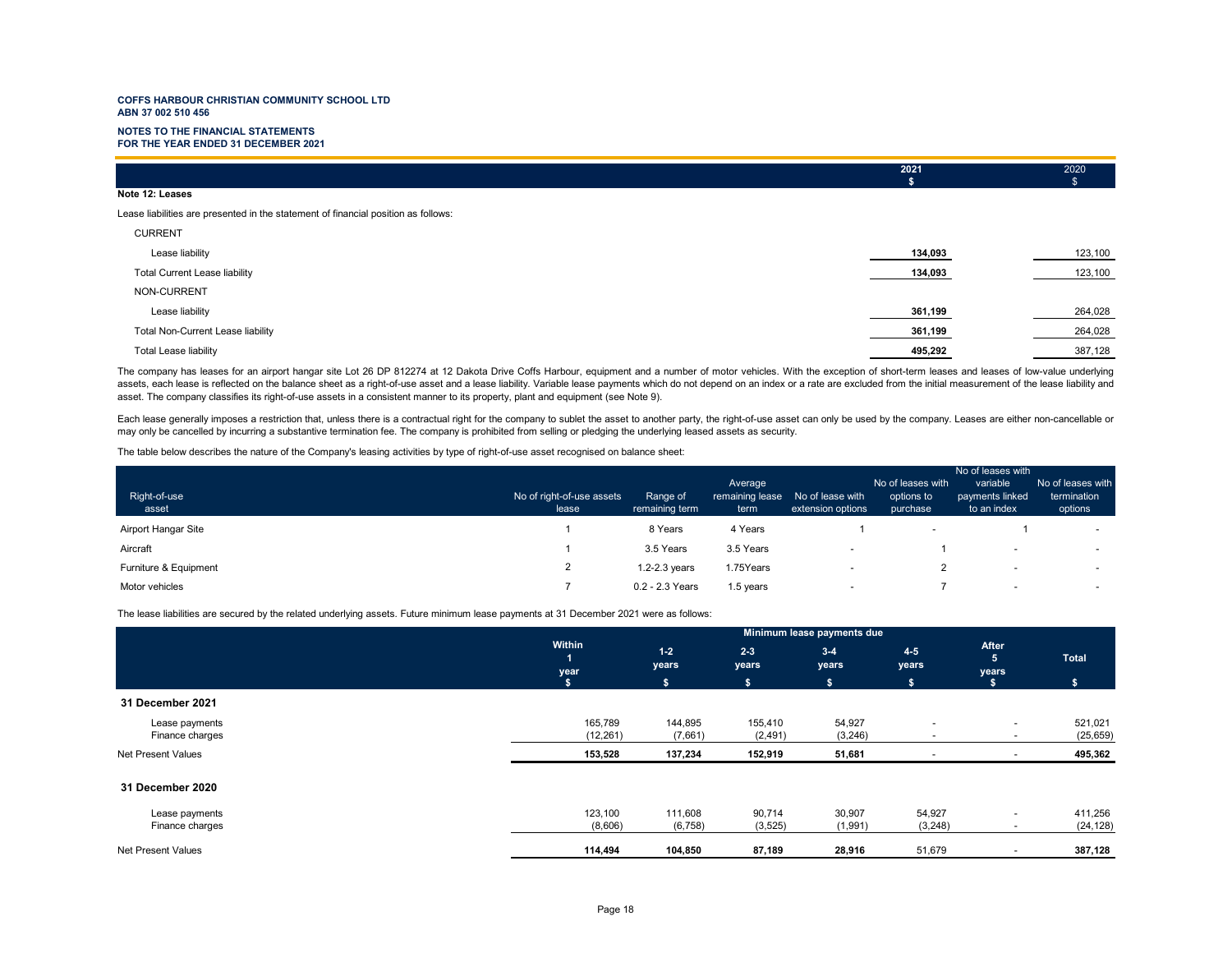### **NOTES TO THE FINANCIAL STATEMENTS FOR THE YEAR ENDED 31 DECEMBER 2021**

|                                                                         | 2021                        | 2020<br>\$                    |
|-------------------------------------------------------------------------|-----------------------------|-------------------------------|
| Note 13: Trade and Other Payables                                       |                             |                               |
| <b>CURRENT</b>                                                          |                             |                               |
| Trade payables<br>Accrued expenses<br>Other payables                    | 5,714<br>636,445<br>444,362 | 176,544<br>626,210<br>362,898 |
|                                                                         | 1,086,521                   | 1,165,652                     |
| <b>Note 14: Financial Liabilities</b>                                   |                             |                               |
| <b>CURRENT</b>                                                          |                             |                               |
| Secured liabilities:                                                    |                             |                               |
| Bank loan - secured                                                     | 200,000                     | 200,000                       |
| Unsecured liabilities:                                                  |                             |                               |
| Credit card                                                             | 857                         |                               |
|                                                                         | 200,857                     | 200,000                       |
| NON-CURRENT                                                             |                             |                               |
| Secured liabilities:                                                    |                             |                               |
| Bank loan                                                               | 1,050,000                   | 1,500,000                     |
|                                                                         | 1,050,000                   | 1,500,000                     |
|                                                                         | 1,250,857                   | 1,700,000                     |
| (a) Total secured liabilities:                                          |                             |                               |
| Bank loan                                                               | 1,250,000                   | 1,700,000                     |
|                                                                         | 1,250,000                   | 1,700,000                     |
| (a) The carrying amounts of non-current assets pledged as security are: |                             |                               |
| First mortgage over freehold land and buildings                         | 18,045,155                  | 18,113,778                    |
|                                                                         | 18,045,155                  | 18,113,778                    |
| (b) The unused finance facilities are:                                  |                             |                               |
| Credit cards<br>Bank overdraft                                          | 99,143<br>100,000           | 100,000<br>100,000            |
|                                                                         | 199,143                     | 200,000                       |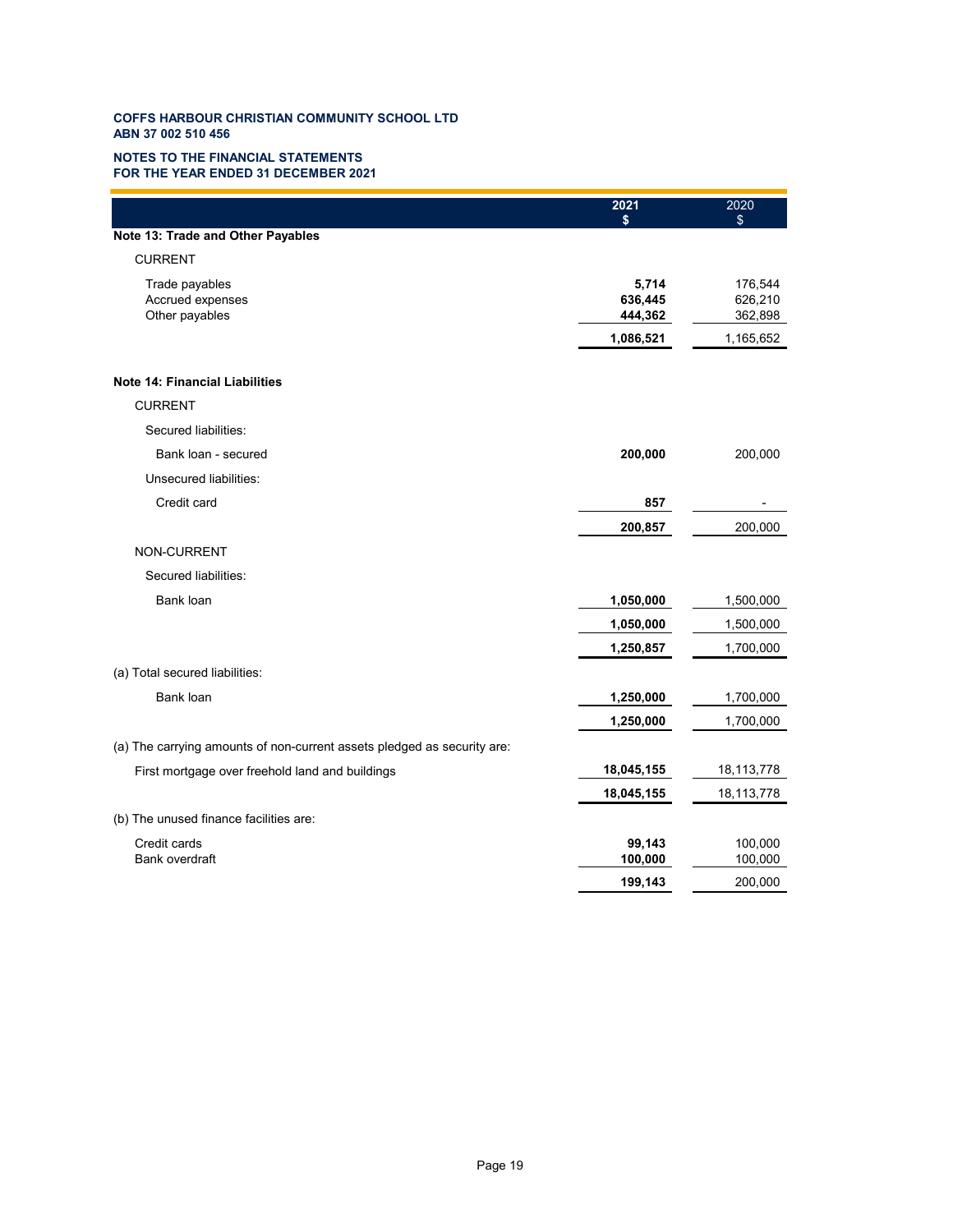### **NOTES TO THE FINANCIAL STATEMENTS FOR THE YEAR ENDED 31 DECEMBER 2021**

|                                   | 2021<br>S | 2020<br>\$ |
|-----------------------------------|-----------|------------|
| <b>Note 15: Employee Benefits</b> |           |            |
| <b>CURRENT</b>                    |           |            |
| Provision for employee benefits   | 2,433,838 | 2,162,201  |
|                                   | 2,433,838 | 2,162,201  |

### **Provision for employee benefits**

A provision has been recognised for employee entitlements relating to annual and long service leave. In calculating the present value of future cash flows in respect of long service leave, the probability of long service leave being taken is based on historical data. The measurement and recognition criteria relating to employee benefits has been included in Note 1 to this report.

# **Note 16: Contract Liabilities**

## CURRENT

| School fee and charges received in advance                                                                                                                                                                                                                               | 34,652                                                         | 22,908                                                             |
|--------------------------------------------------------------------------------------------------------------------------------------------------------------------------------------------------------------------------------------------------------------------------|----------------------------------------------------------------|--------------------------------------------------------------------|
|                                                                                                                                                                                                                                                                          | 34,652                                                         | 22,908                                                             |
| Note 17: Cash Flow Information                                                                                                                                                                                                                                           |                                                                |                                                                    |
| (a) Reconciliation of cash                                                                                                                                                                                                                                               |                                                                |                                                                    |
| Cash and cash equivalents                                                                                                                                                                                                                                                | 9,717,663                                                      | 8,573,946                                                          |
|                                                                                                                                                                                                                                                                          | 9,717,663                                                      | 8,573,946                                                          |
| (b) Reconciliation of cash flow from operations with surplus/(deficit)<br>from ordinary activities after income tax expense                                                                                                                                              |                                                                |                                                                    |
| Surplus from ordinary activities after income tax expense                                                                                                                                                                                                                | 1,093,180                                                      | 1,479,671                                                          |
| Non cash flows in profit from ordinary activities:                                                                                                                                                                                                                       |                                                                |                                                                    |
| Depreciation and amortisation<br>Loss on sale of fixed assets                                                                                                                                                                                                            | 1,041,096                                                      | 990.070<br>(6, 347)                                                |
| Changes in Assets and Liabilities:                                                                                                                                                                                                                                       |                                                                |                                                                    |
| (Increase)/decrease in trade and other receivables<br>(Increase)/decrease in inventories<br>(Increase)/decrease in prepaid expenses<br>Increase/(decrease) in creditors and accruals<br>Increase/(decrease) in provisions<br>Increase/(decrease) in contract liabilities | (9,376)<br>16,074<br>(2,071)<br>(79, 131)<br>271,637<br>11,744 | 5,851<br>(39, 931)<br>(48, 234)<br>65,686<br>(11, 398)<br>(77,094) |
| Cash flows from operations                                                                                                                                                                                                                                               | 2,343,153                                                      | 2,358,274                                                          |
|                                                                                                                                                                                                                                                                          |                                                                |                                                                    |

(c) Non-cash Financing and Investing Activities

There were no non-cash financing or investing activities during the period.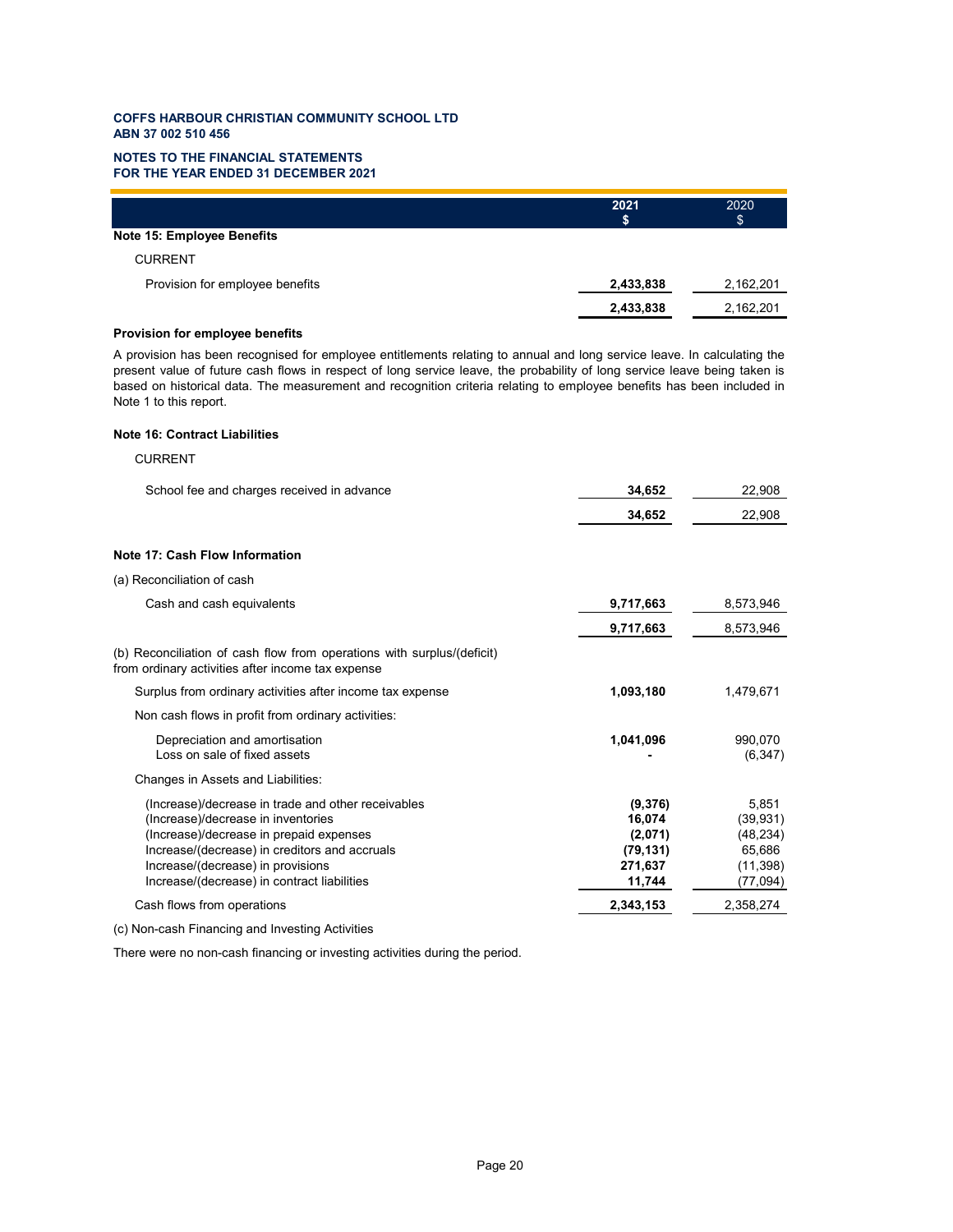### **FOR THE YEAR ENDED 31 DECEMBER 2021 NOTES TO THE FINANCIAL STATEMENTS**

### **Note 18: Financial Instruments**

### (a) Financial Risk Management

The company's financial instruments consist mainly of deposits with banks, accounts receivable and payable and bank loans.

The director's consider that the company is only materially exposed to interest rate risk, with no or immaterial exposure to foreign currency risk, liquidity risk, credit risk or price risk through its financial instruments. The director's regularly review the position and performance of the company's financial instruments in order to limit these risks.

The company's main interest rate risk arises from long-term borrowings. An official increase/decrease in interest rates of 100 (2020: 100) basis points would have an adverse/favourable effect on profit before tax of \$12,500 (2020: \$17,000) per annum.

The company's financial instruments consist mainly of deposits with banks, short term investments, accounts receivable and payable and lease liabilities and bank loans.

| 2021                 | 2020<br>\$           |
|----------------------|----------------------|
| 9,717,663<br>199.143 | 8,573,946<br>200,000 |
| 9.916.806            | 8,773,946            |
|                      |                      |

### (b) Interest Rate Risk

The company's exposure to interest rate risk, which is the risk that a financial instrument's value will fluctuate as a result of changes in market interest rates and the effective weighted average interest rates on those financial assets and financial liabilities, is as follows:

|                                                                    | <b>Weighted Average</b><br><b>Effective Interest</b><br>Rate |                 | <b>Floating Interest Rate</b> |                      | Non-Interest Bearing |                                       |
|--------------------------------------------------------------------|--------------------------------------------------------------|-----------------|-------------------------------|----------------------|----------------------|---------------------------------------|
|                                                                    | 2021<br>$\frac{9}{6}$                                        | 2020<br>$\%$    | 2021<br>\$                    | 2020<br>\$           | 2021<br>s            | 2020<br>$$^{\circ}$                   |
| Financial assets:                                                  |                                                              |                 |                               |                      |                      |                                       |
| Cash and cash equivalents<br>Loans and receivables                 | 0.1                                                          | 0.1             | 9,717,663                     | 8,573,946            | 75,964               | 66,588                                |
| Total                                                              |                                                              |                 | 9,717,663                     | 8,573,946            | 75,964               | 66,588                                |
| Financial liabilities:                                             |                                                              |                 |                               |                      |                      |                                       |
| Trade and other payables<br><b>Borrowings</b><br>Lease liabilities | 3.5<br>3.9                                                   | ۰<br>4.3<br>5.5 | 1,250,857<br>495,292          | 1,700,000<br>387,128 | 1,086,521            | 1,165,652<br>$\overline{\phantom{0}}$ |
| Total                                                              |                                                              |                 | 1,746,149                     | 2,087,128            | 1,086,521            | 1,165,652                             |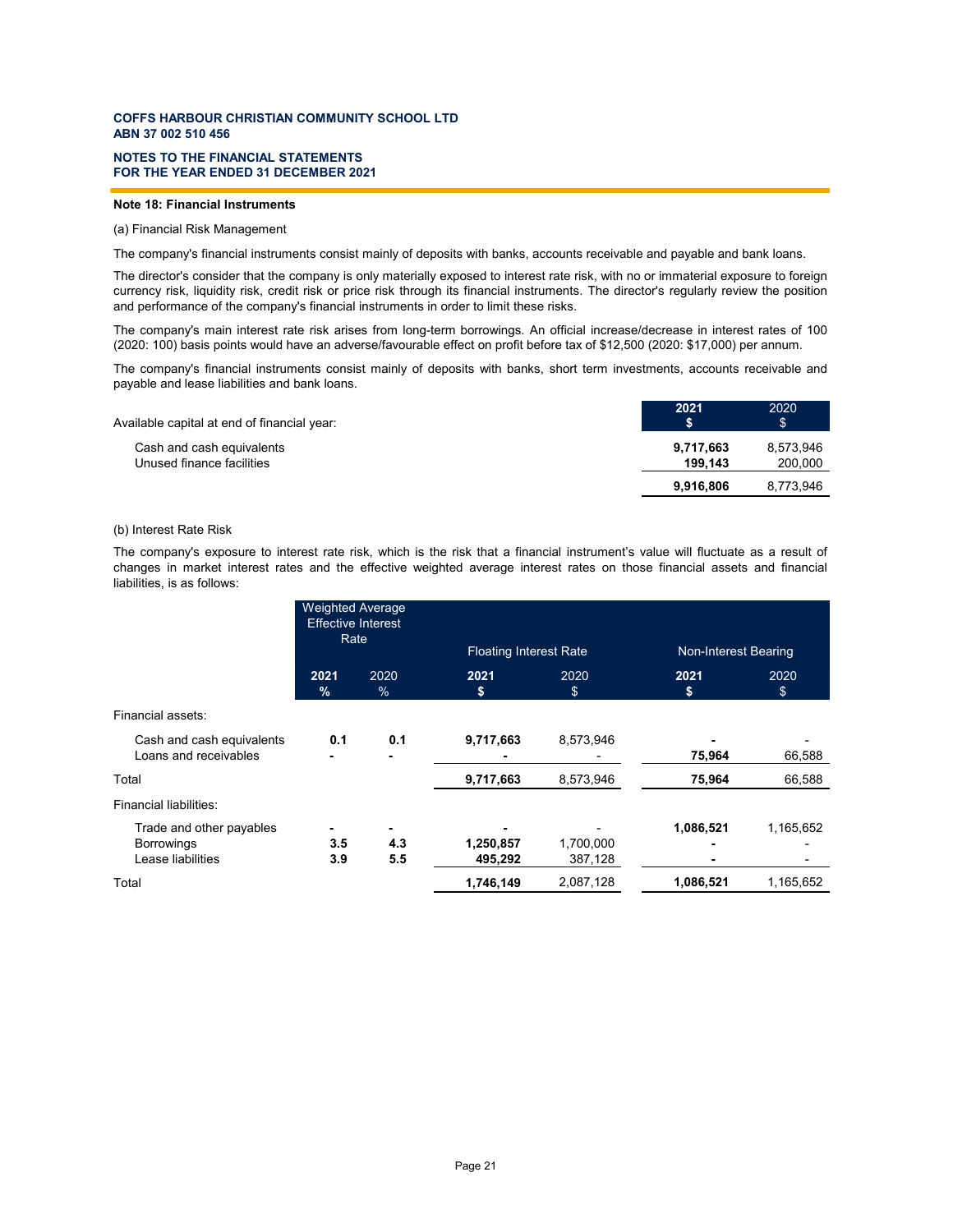### **FOR THE YEAR ENDED 31 DECEMBER 2021 NOTES TO THE FINANCIAL STATEMENTS**

|                                                                    | <b>Weighted Average</b><br><b>Effective Interest</b><br>Rate |                       | Within 1 year                   |                                 | 1 to 5 years                      |                                   |
|--------------------------------------------------------------------|--------------------------------------------------------------|-----------------------|---------------------------------|---------------------------------|-----------------------------------|-----------------------------------|
|                                                                    | 2021<br>%                                                    | 2020<br>$\frac{9}{6}$ | 2021<br>\$                      | 2020<br>\$                      | 2021<br>S                         | 2020<br>\$                        |
| Financial assets:                                                  |                                                              |                       |                                 |                                 |                                   |                                   |
| Cash and cash equivalents<br>Loans and receivables                 | 0.3                                                          | 1.0                   | 9,717,663<br>75,964             | 8,573,946<br>66,588             |                                   |                                   |
| Total                                                              |                                                              |                       | 9,793,627                       | 8,640,534                       | ٠                                 | $\blacksquare$                    |
| Financial liabilities:                                             |                                                              |                       |                                 |                                 |                                   |                                   |
| Trade and other payables<br><b>Borrowings</b><br>Lease liabilities | 3.5<br>3.9                                                   | 3.5<br>3.9            | 1,086,521<br>200,857<br>134,093 | 1,165,652<br>200,000<br>123,100 | 1,050,000<br>361,199              | 1,500,000<br>264,028              |
| Total                                                              |                                                              |                       | 1,421,471                       | 1,488,752                       | 1,411,199                         | 1,764,028                         |
|                                                                    | <b>Weighted Average</b><br><b>Effective Interest</b><br>Rate |                       |                                 |                                 | <b>Total</b>                      |                                   |
|                                                                    | 2021<br>%                                                    | 2020<br>%             |                                 |                                 | 2021<br>\$                        | 2020<br>\$                        |
| Financial assets:                                                  |                                                              |                       |                                 |                                 |                                   |                                   |
| Cash and cash equivalents<br>Loans and receivables                 | 0.3                                                          | 1.0                   |                                 |                                 | 9,717,663<br>75,964               | 8,573,946<br>66,588               |
| Total                                                              |                                                              |                       |                                 |                                 | 9,793,627                         | 8,640,534                         |
| Financial liabilities:                                             |                                                              |                       |                                 |                                 |                                   |                                   |
| Trade and other payables<br>Borrowings<br>Lease liabilities        | 2.8<br>3.9                                                   | 3.5<br>3.9            |                                 |                                 | 1,086,521<br>1,250,857<br>495,292 | 1,165,652<br>1,700,000<br>387,128 |
| Total                                                              |                                                              |                       |                                 |                                 | 2,832,670                         | 3,252,780                         |

# **Note 19: Segment Reporting**

The company operates in one geographical location in Coffs Harbour, New South Wales, the principal activity being that of a school.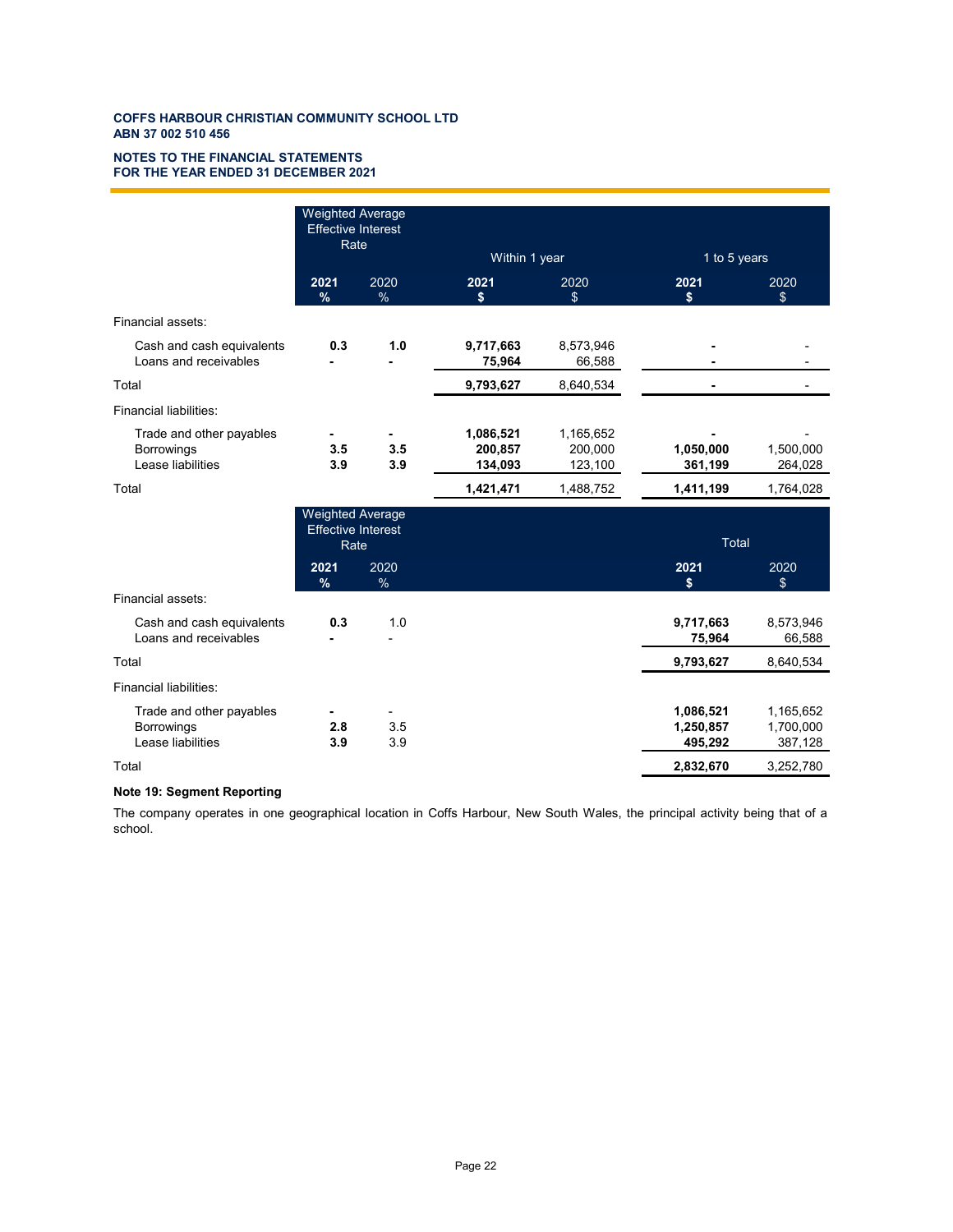### **FOR THE YEAR ENDED 31 DECEMBER 2021 NOTES TO THE FINANCIAL STATEMENTS**

### **Note 20: Capital Commitments**

As at 31 December 2021 and 31 December 2020, the company had not engaged in any capital commitments.

### **Note 21 : Events After the End of the Reporting Period**

The impact of the Coronavirus (COVID-19) pandemic is ongoing and while it has been financially positive for the company up to 31 December 2021, it is not practicable to estimate the potential impact, positive or negative, after the reporting date. The situation is rapidly developing and is dependent on measures imposed by the Australian Government and other countries, such as maintaining social distancing requirements, quarantine, travel restrictions and any economic stimulus that may be provided.

**2021** 2020 **\$** \$

No other matters or circumstances have arisen since the reporting date which significantly affected or may significantly affect the operations of the School, the results of the operation, or the state of affairs of the School in future financial years.

#### **Note 22: Contingent Liabilities**

At the end of the financial year the unamortised amount of BGA capital grants was \$1,128,960 (2020: \$1,267,400). This amount is refundable to the Australian Government if the school ceases to use the facilities funded principally for the approved purpose or sells the facilities within a period of twenty years following the completion of the project.

#### **Note 23: Economic Dependence**

The ability of the company to continue as a going concern is dependent upon the continuation of the following matters:

(a) The company is substantially dependent on the receipt of recurrent funding from both state and federal governments. This funding is largely calculated on a per capita basis and fluctuates depending upon the number of enrolled students at each census date.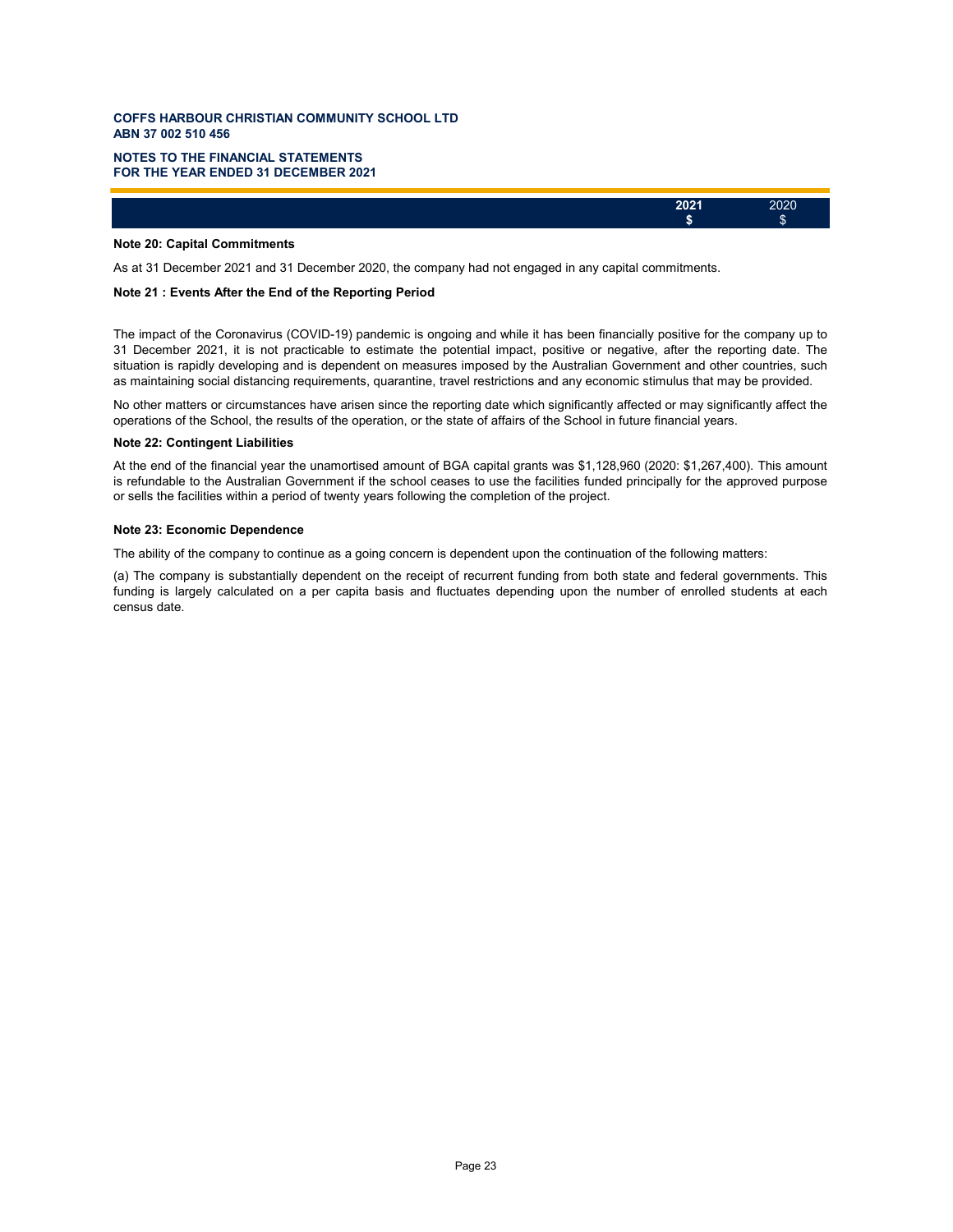### **FOR THE YEAR ENDED 31 DECEMBER 2021 NOTES TO THE FINANCIAL STATEMENTS**

|                                                                                                      | 2021<br>\$ | 2020<br>\$ |
|------------------------------------------------------------------------------------------------------|------------|------------|
| <b>Note 24: Related Party Transactions</b>                                                           |            |            |
| Key Management Personnel                                                                             |            |            |
| The totals of remuneration paid to key management personnel (KMP) during the year are as<br>follows: |            |            |
| Key management personnel compensation                                                                | 1,078,746  | 1,207,137  |
| Number of persons                                                                                    | 5          | 6          |

# **Other Related Parties**

Transactions between related parties are on normal commercial terms and conditions no more favourable than those available to other parties unless otherwise stated.

# **Note 25: Company Details**

The registered office and principal place of business is:

Coffs Harbour Christian Community School 226 Bonville Station Road BONVILLE NSW 2450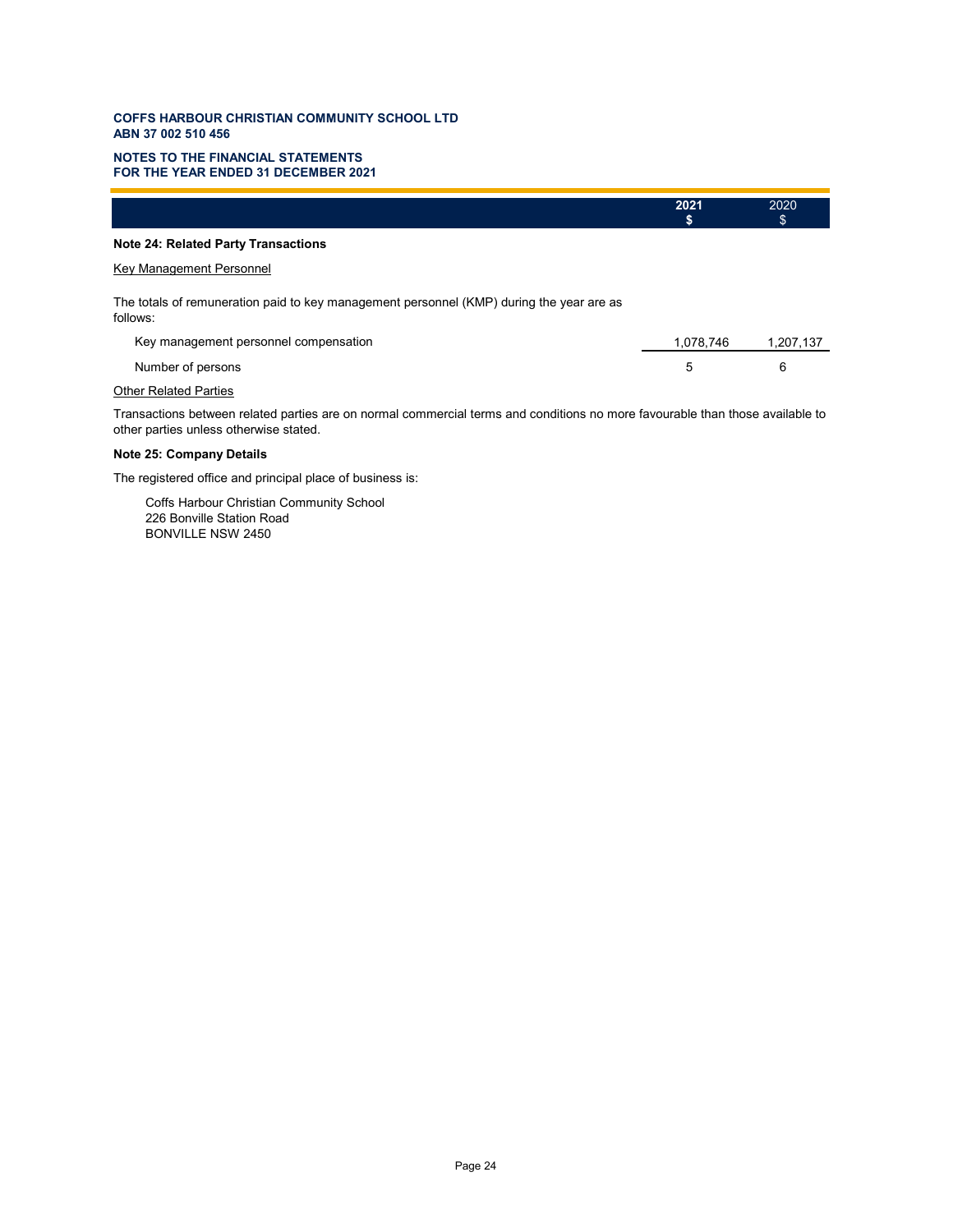#### **DIRECTORS' DECLARATION FOR THE YEAR ENDED 31 DECEMBER 2021**

The directors of the company declare that:

- 1. the financial statements and notes, as set out in pages 5 to 24, are in accordance with the Australian Charities and Notfor-profits Commission Act 2012, and:
	- (a) comply with Accounting Standards and the Australian Charities and Not-for-profits Commission Act 2012; and
	- (b) give a true and fair view of the financial position as at 31 December 2021 and of the performance for the period ended on that date of the company;
- 2. The financial statements and notes comply with International Financial Reporting Standards as disclosed in Note 1 to the financial statements.
- 3. in the directors' opinion there are reasonable grounds to believe that the company will be able to pay its debts as and when they become due and payable.

This declaration is made in accordance with a resolution of the Board of Directors.

change h

Company Secretary **Director Director** 

Dated: 10 May 2021

 $\Lambda$ 

Rodney Daniel Lynn **Natural Communist Communist Communist Communist Communist Communist Communist Communist Communist Communist Communist Communist Communist Communist Communist Communist Communist Communist Communist Comm**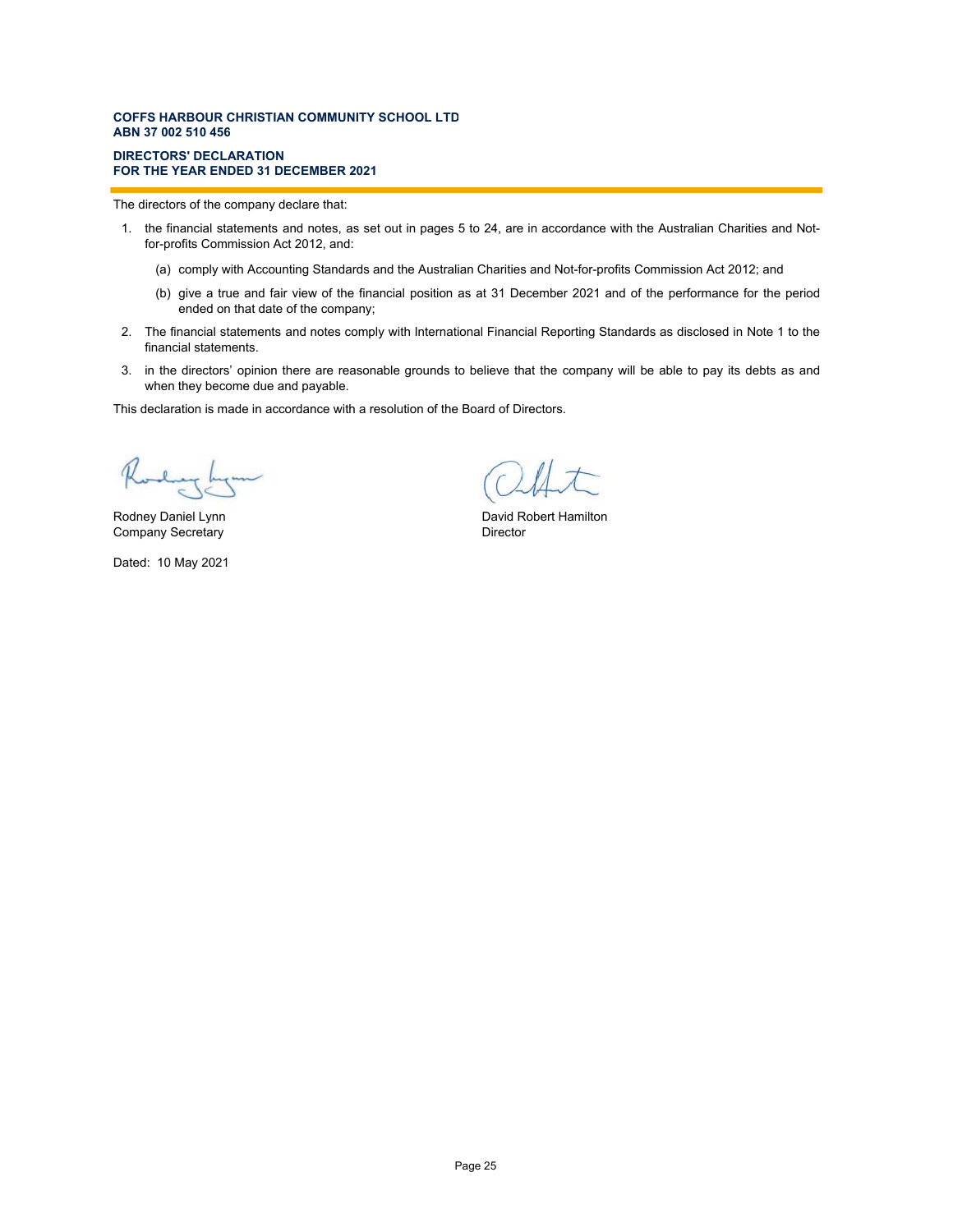

ABN 91 680 058 554 107 West High Street Coffs Harbour NSW 2450 Australia PO Box 8 Coffs Harbour NSW 2450 Australia

Tel 02 6653 0850 Fax 02 6651 4301 www.crowe.com.au

#### **INDEPENDENT AUDITORS' REPORT TO THE MEMBERS OF COFFS HARBOUR CHRISTIAN COMMUNITY SCHOOL LTD**

#### **ABN 37 002 510 456**

### **Opinion**

We have audited the financial report of Coffs Harbour Christian Community School Limited (the Company), which comprises the statement of financial position as at 31 December 2021, the statement of profit or loss and other comprehensive income, the statement of changes in equity and the statement of cash flows for the year then ended, notes to the financial statements, including a summary of significant accounting policies, and the directors' declaration.

In our opinion, the accompanying financial report of the Company is in accordance with the Corporations Act 2001 and Division 60 of the Australian Charities and Not-for-profits Commission Act 2012, including:

- (a) giving a true and fair view of the Company's financial position as at 31 December 2021 and of its financial performance for the year then ended; and
- (b) complying with Australian Accounting Standards, Division 60 of the Australian Charities and Not-forprofits Commission Regulation 2013 and he Corporations Regulations 2001

#### **Basis for Opinion**

We conducted our audit in accordance with Australian Auditing Standards. Our responsibilities under those standards are further described in the Auditor's Responsibilities for the Audit of the Financial Report section of our report. We are independent of the Company in accordance with the auditor independence requirements of the Corporations Act 2001 and the ethical requirements of the Accounting Professional and Ethical Standards Board's APES 110 Code of Ethics for Professional Accountants (the Code) that are relevant to our audit of the financial report in Australia. We have also fulfilled our other ethical responsibilities in accordance with the Code.

We believe that the audit evidence we have obtained is sufficient and appropriate to provide a basis for our opinion.

### **Other Information**

The directors are responsible for the other information. The other information comprises the information contained in the Company's Directors Report for the year ended 31 December 2021, but does not include the financial report and our auditor's report thereon.

Our opinion on the financial report does not cover the other information and accordingly we do not express any form of assurance conclusion thereon.

In connection with our audit of the financial report, our responsibility is to read the other information and, in doing so, consider whether the other information is materially inconsistent with the financial report or our knowledge obtained in the audit or otherwise appears to be materially misstated.

If, based on the work we have performed, we conclude that there is a material misstatement of this other information, we are required to report that fact. We have nothing to report in this regard.

The title 'Partner' conveys that the person is a senior member within their respective division, and is among the group of persons who hold an equity interest (shareholder)<br>in its parent entity, Findex Group Limited. The o other professional services offered by Findex Group Limited are conducted by a privately owned organisation and/or its subsidiaries.

Findex (Aust) Pty Ltd, trading as Crowe Australasia is a member of Crowe Global, a Swiss verein. Each member firm of Crowe Global is a separate and independent legal r maso, the set in the state of the set in the sponsible or liable for any acts or omissions of Crowe Global or any other member of Crowe Global. Crowe Global or any other member of Crowe Global. Crowe Global or any other does not render any professional services and does not have an ownership or partnership interest in Findex (Aust) Pty Ltd. Services are provided by Crowe Central North,<br>an affiliate of Findex (Aust) Pty Ltd. Liability limi financial services license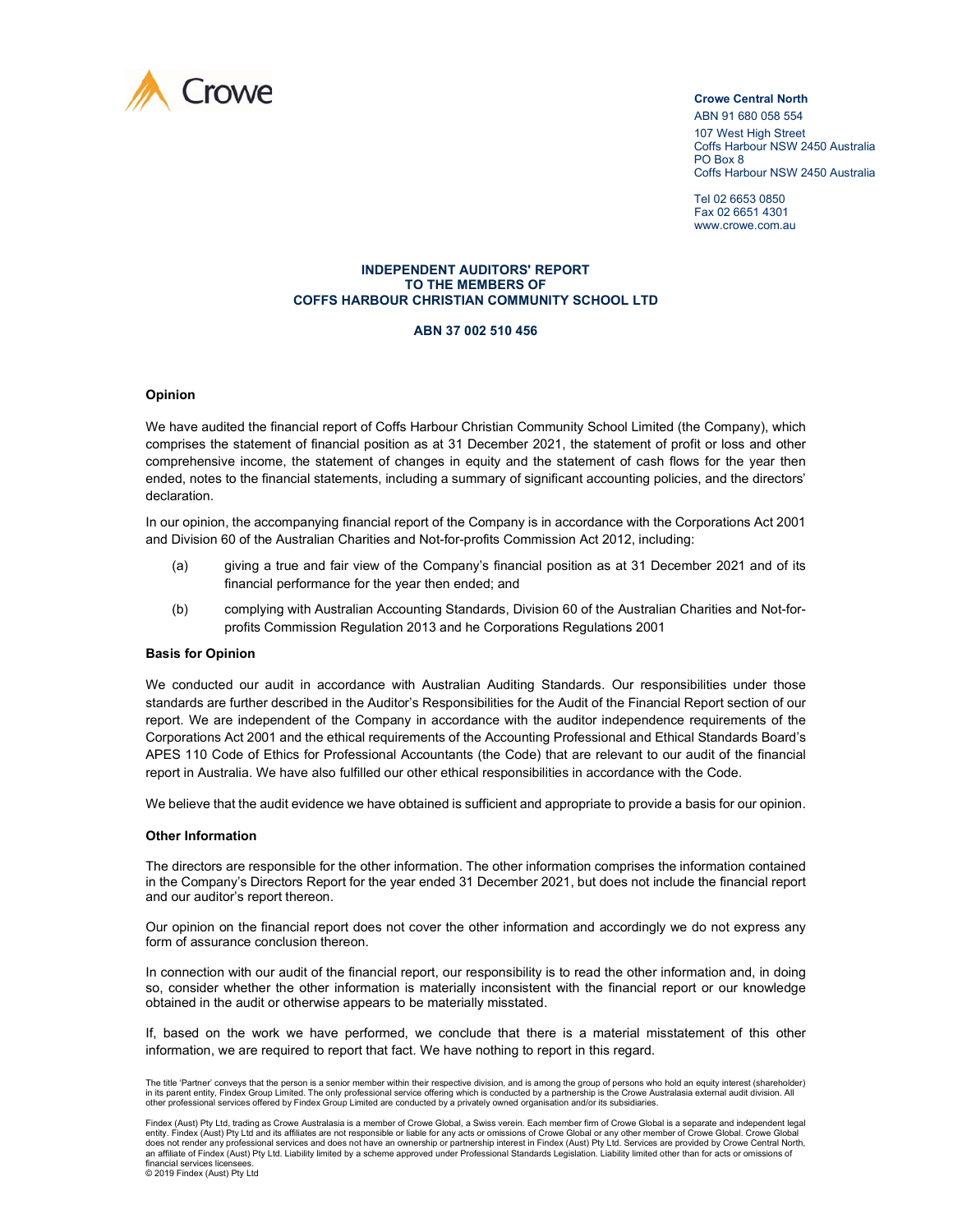

ABN 91 680 058 554 107 West High Street Coffs Harbour NSW 2450 Australia PO Box 8 Coffs Harbour NSW 2450 Australia

Tel 02 6653 0850 Fax 02 6651 4301 www.crowe.com.au

#### **INDEPENDENT AUDITORS' REPORT TO THE MEMBERS OF COFFS HARBOUR CHRISTIAN COMMUNITY SCHOOL LIMITED**

#### **ABN 37 002 510 456**

### **Responsibilities of the Directors for the Financial Report**

The directors of the Company are responsible for the preparation of the financial report that gives a true and fair view in accordance with Australian Accounting Standards and the Australian Charities and Not-for-profits Commission Act 2012 (ACNC Act) and for such internal control as the directors determine is necessary to enable the preparation of the financial report that gives a true and fair view and is free from material misstatement, whether due to fraud or error.

In preparing the financial report, the directors are responsible for assessing the ability of the Company to continue as a going concern, disclosing, as applicable, matters related to going concern and using the going concern basis of accounting unless the directors either intend to liquidate the Company or to cease operations, or have no realistic alternative but to do so.

### **Auditor's Responsibilities for the Audit of the Financial Report**

Our objectives are to obtain reasonable assurance about whether the financial report as a whole is free from material misstatement, whether due to fraud or error, and to issue an auditor's report that includes our opinion. Reasonable assurance is a high level of assurance, but is not a guarantee that an audit conducted in accordance with the Australian Auditing Standards will always detect a material misstatement when it exists. Misstatements can arise from fraud or error and are considered material if, individually or in the aggregate, they could reasonably be expected to influence the economic decisions of users taken on the basis of this financial report.

As part of an audit in accordance with the Australian Auditing Standards, the auditor exercises professional judgement and maintains professional scepticism throughout the audit. The auditor also:

• Identifies and assesses the risks of material misstatement of the financial report, whether due to fraud or error, designs and performs audit procedures responsive to those risks, and obtains audit evidence that is sufficient and appropriate to provide a basis for the auditor's opinion. The risk of not detecting a material misstatement resulting from fraud is higher than for one resulting from error, as fraud may involve collusion, forgery, intentional omissions, misrepresentations, or the override of internal control.

• Obtains an understanding of internal control relevant to the audit in order to design audit procedures that are appropriate in the circumstances, but not for the purpose of expressing an opinion on the effectiveness of the Entity's internal control.

• Evaluates the appropriateness of accounting policies used and the reasonableness of accounting estimates and related disclosures made by management

The title 'Partner' conveys that the person is a senior member within their respective division, and is among the group of persons who hold an equity interest (shareholder)<br>in its parent entity, Findex Group Limited. The o other professional services offered by Findex Group Limited are conducted by a privately owned organisation and/or its subsidiaries.

Findex (Aust) Pty Ltd, trading as Crowe Australasia is a member of Crowe Global, a Swiss verein. Each member firm of Crowe Global is a separate and independent legal r maso, the set in the state of the set in the sponsible or liable for any acts or omissions of Crowe Global or any other member of Crowe Global. Crowe Global or any other member of Crowe Global. Crowe Global or any other does not render any professional services and does not have an ownership or partnership interest in Findex (Aust) Pty Ltd. Services are provided by Crowe Central North,<br>an affiliate of Findex (Aust) Pty Ltd. Liability limi financial services license